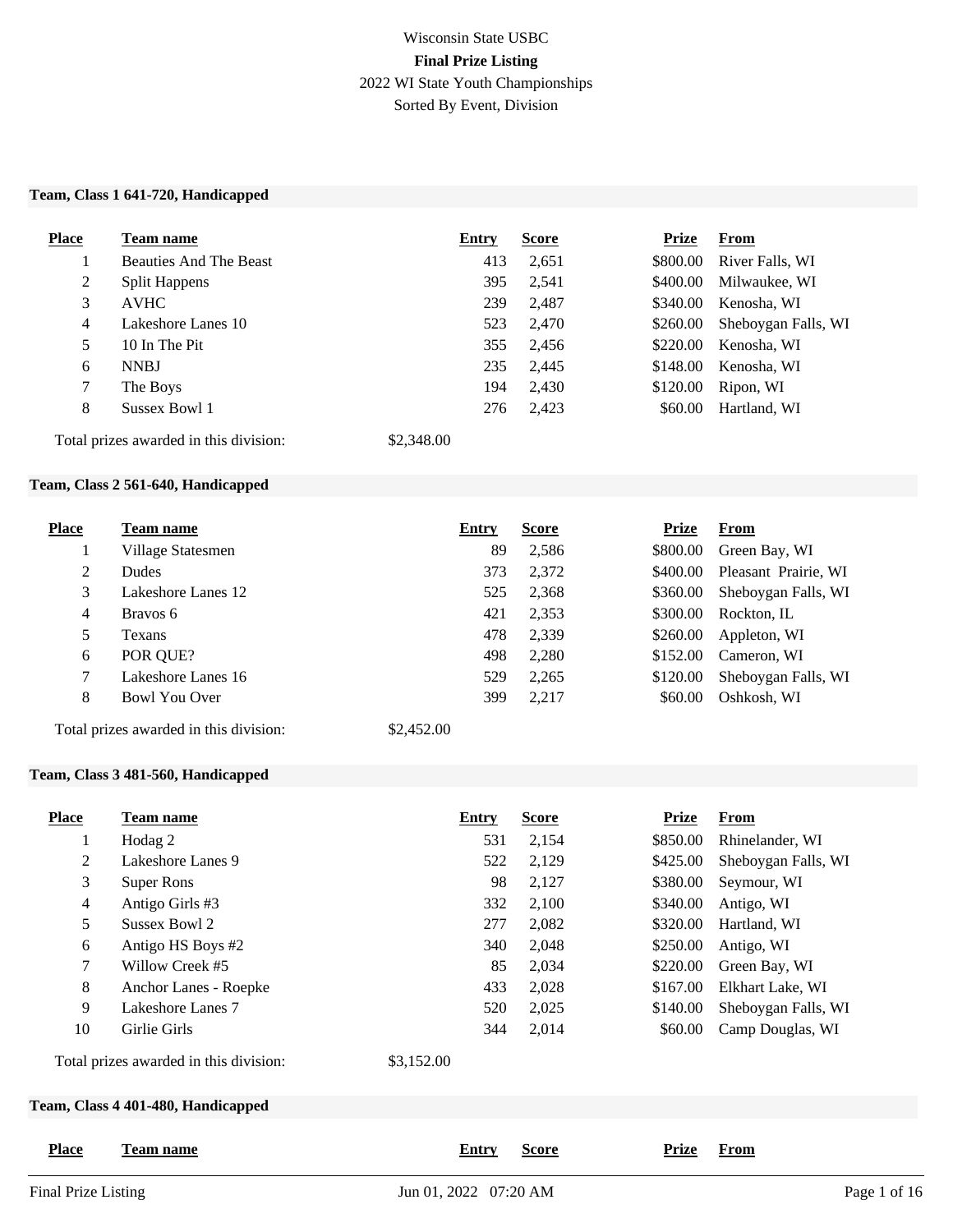2022 WI State Youth Championships

Sorted By Event, Division

|   | Antigo MS#3                            |            | 336 | 1,910 | \$800.00 | Antigo, WI          |
|---|----------------------------------------|------------|-----|-------|----------|---------------------|
| 2 | LGY Mixer's                            | 214        |     | 1,891 | \$400.00 | Genoa City, WI      |
| 3 | <b>Hot Shots</b>                       |            | 37  | 1,877 | \$380.00 | Janesville, WI      |
| 4 | King Pin Lanes 7                       | 461        |     | 1,826 | \$340.00 | Campbellsport, WI   |
| 5 | Antigo MS Mixed #1                     | 335        |     | 1,805 | \$300.00 | Antigo, WI          |
| 6 | 4 Bo'zos                               |            | 43  | 1,799 | \$240.00 | Janesville, WI      |
|   | <b>King Pins</b>                       | 351        |     | 1,769 | \$134.00 | Camp Douglas, WI    |
|   | Falls Youth League #9                  | 543        |     | 1,769 | \$134.00 | Menomonee Falls, WI |
| 9 | I - G/Dodgeville 2                     | 547        |     | 1,751 | \$60.00  | Platteville, WI     |
|   | Total prizes awarded in this division: | \$2,788.00 |     |       |          |                     |

#### **Team, Class 5 321-400, Handicapped**

| <b>Place</b> | Team name                              | Entry      | <b>Score</b> | <b>Prize</b> | From               |
|--------------|----------------------------------------|------------|--------------|--------------|--------------------|
|              | Riviera Team 8                         | 110        | 1,647        | \$800.00     | Prairie Du Sac, WI |
| 2            | Coulee - Vikings Kings                 | 501        | 1,564        | \$400.00     | La Crosse, WI      |
| 3            | Brayos 7                               | 422        | 1,546        | \$320.00     | Rockton, IL        |
| 4            | Rolling Thunder                        | 481        | 1,539        | \$300.00     | Neenah, WI         |
| 5            | Bravos 4                               | 419        | 1,533        | \$180.00     | Rockton, IL        |
| 6            | Bowlmor 1                              | 400        | 1,509        | \$148.00     | Wisc Rapids, WI    |
|              | <b>Pla Mor Sun Bears</b>               | 509        | 1,496        | \$124.00     | La Crosse, WI      |
| 8            | <b>Strike Machine</b>                  | 453        | 1,486        | \$60.00      | Manitowoc, WI      |
|              | Total prizes awarded in this division: | \$2,332.00 |              |              |                    |

#### **Team, Class 6 320 & Under, Handicapped**

| <b>Place</b> | Team name                                                                       | Entry | <b>Score</b> | <b>Prize</b> | From            |
|--------------|---------------------------------------------------------------------------------|-------|--------------|--------------|-----------------|
|              | Sunset Lanes 11                                                                 | 163   | 1,508        | \$760.00     | Dickeyville, WI |
| 2            | <b>Bunny Heads</b>                                                              | 244   | 1,433        | \$380.00     | Wautoma, WI     |
| 3            | Hawk 5                                                                          | 274   | 1,375        | \$330.00     | Eagle, WI       |
| 4            | Falls Bowl Team                                                                 | 240   | 1,363        | \$250.00     | Bloomer, WI     |
|              | Silver Lake 3                                                                   | 445   | 1.341        | \$224.00     | Scandinavia, WI |
| 6            | The 4 Musketeers                                                                | 570   | 1,340        | \$140.00     | Oak Creek. WI   |
|              | Silver Lake Lanes 1                                                             | 443   | 1,339        | \$60.00      | Scandinavia, WI |
|              | the contract of the contract of the contract of the contract of the contract of |       |              |              |                 |

Total prizes awarded in this division: \$2,144.00

## **Team, Class 7 Scratch 721 & Up, Scratch**

| <b>Place</b> | <b>Team name</b>                       | Entry       | <b>Score</b> | <b>Prize</b> | From                |
|--------------|----------------------------------------|-------------|--------------|--------------|---------------------|
|              | Out Of The Cut                         | 82          | 2,682        | \$624.00     | Green Bay, WI       |
| 2            | Lakeshore Lanes 6                      | 519         | 2,598        | \$340.00     | Sheboygan Falls, WI |
| 3            | Lakeshore Lanes 15                     | 528         | 2,559        | \$240.00     | Sheboygan Falls, WI |
| 4            | The Goobers                            | 566         | 2,545        | \$100.00     | Oak Creek, WI       |
|              | Total prizes awarded in this division: | \$1,304.00  |              |              |                     |
|              | Total prizes awarded in this event:    | \$16,520.00 |              |              |                     |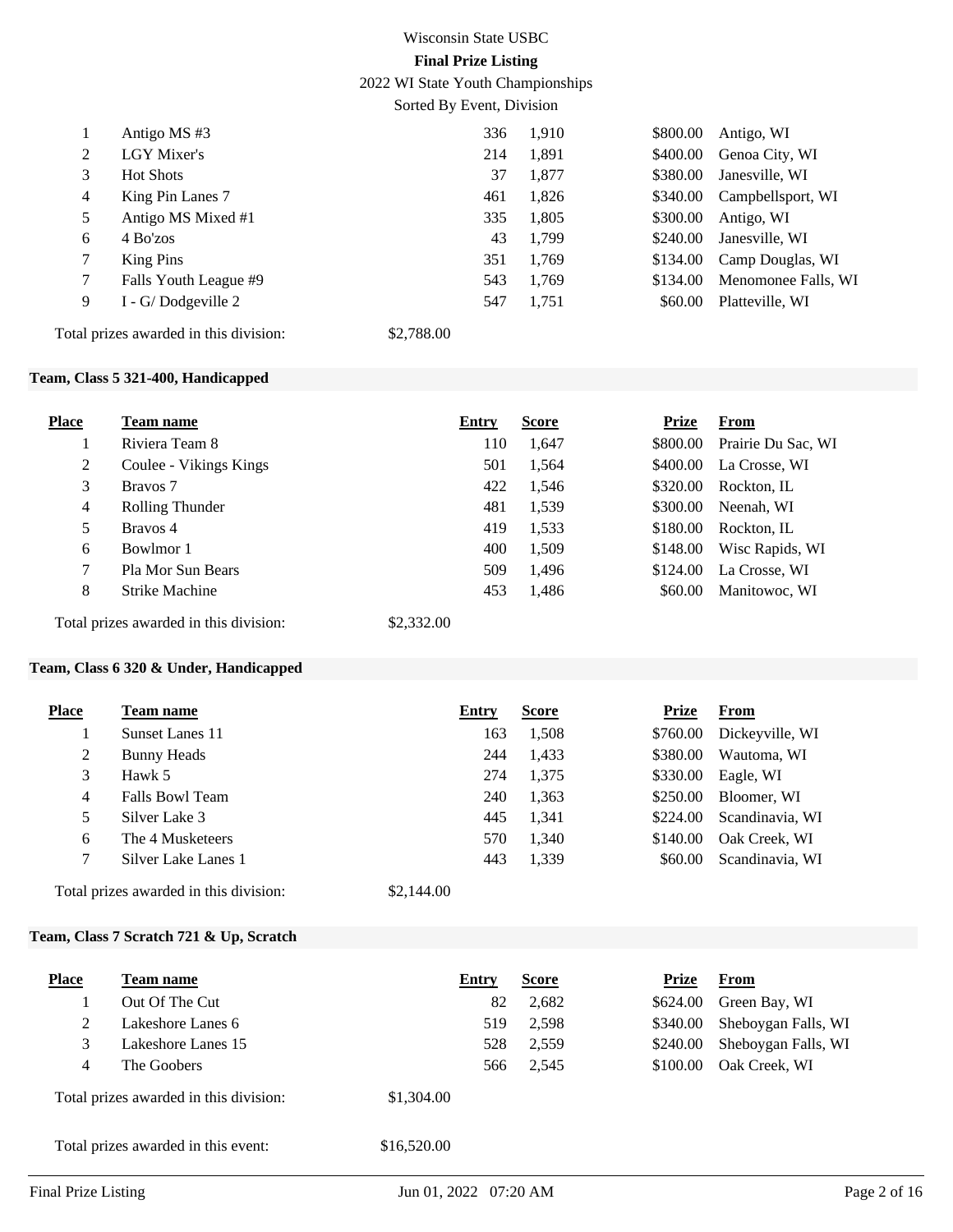## Wisconsin State USBC **Final Prize Listing** 2022 WI State Youth Championships Sorted By Event, Division

#### **Doubles, Class 1 331-380, Handicapped**

| <b>Place</b> | Team name                                            | Entry | <b>Score</b> | <b>Prize</b> | <b>From</b>         |
|--------------|------------------------------------------------------|-------|--------------|--------------|---------------------|
| $\perp$      | Villeneuve, Tyler / Keller, Nick D                   | 535   | 1,429        | \$500.00     | Menomonee Falls, WI |
| 2            | Cox, Christopher A, JR / Kilps, Remington            | 199   | 1,393        | \$320.00     | Watertown, WI       |
| 3            | De La Cruz, Emilio M / Mobley, Brady                 | 552   | 1,386        | \$200.00     | Greenfield, WI      |
| 4            | Wendt, Daniel J / Opitz, Alex C                      | 17    | 1,383        | \$170.00     | Sun Prairie, WI     |
| 5            | Geiken, Griffin T / Sze, Jon J                       | 89    | 1,379        | \$154.00     | Green Bay, WI       |
| 6            | Roventini, Logan A / Miszewski, Dominic J            | 565   | 1,372        | \$142.00     | Oak Creek, WI       |
| 7            | Rogalla, Hunter J / Carter, Jackson                  | 306   | 1,361        | \$130.00     | Weston, WI          |
| 8            | Grochowski, Alex E / McMahon, Christopher H          | 239   | 1,353        | \$118.00     | Kenosha, WI         |
| 9            | Vande Voort, Bryce / Funk, Jason                     | 97    | 1,326        | \$102.00     | Green Bay, WI       |
| 10           | Hutter, Dominic C / Fandrich, Brayton M              | 103   | 1,325        | \$94.00      | Prairie Du Sac, WI  |
| 11           | Pearson, Noah D / Bednarz, Cody M                    | 530   | 1,318        | \$80.00      | Rhinelander, WI     |
| 12           | Rusk, Emily M / Klamik, Gina M                       | 577   | 1,317        | \$64.00      | Greenfield, WI      |
| 12           | Kusilek, Payten / Paulson, Jake                      | 413   | 1,317        | \$64.00      | River Falls, WI     |
| 14           | Boeck, Brady L / Riese, Lance J                      | 322   | 1,308        | \$44.00      | Monroe, WI          |
| 15           | Crivello, Clara M / Veto, Abby                       | 406   | 1,305        | \$32.00      | Union Grove, WI     |
|              | Total prizes awarded in this division:<br>\$2,214.00 |       |              |              |                     |

# **Doubles, Class 2 261-330, Handicapped**

| <b>Place</b>   | <b>Team name</b>                              | <b>Entry</b> | <b>Score</b> | Prize    | <b>From</b>          |
|----------------|-----------------------------------------------|--------------|--------------|----------|----------------------|
| 1              | Praslowicz, Virginia / Kirsch, Kellijo C      | 332          | 1,402        | \$880.00 | Antigo, WI           |
| $\overline{2}$ | Kersten, Drayden / Hanson, Grant V            | 315          | 1,355        | \$440.00 | Weston, WI           |
| $\mathfrak{Z}$ | Laux, Dylan M / Norris, Landon                | 355          | 1,346        | \$280.00 | Kenosha, WI          |
| $\overline{4}$ | Smith, Dayton / Courtney, Gavin D             | 46           | 1,344        | \$200.00 | Janesville, WI       |
| 5              | Hilmer, Ronnie W / Blank, Nicholas A          | 267          | 1,340        | \$180.00 | Minocqua, WI         |
| 6              | Coulthard, Brady / Hirsch, Hayden A           | 157          | 1,335        | \$170.00 | Dickeyville, WI      |
| 7              | Fleckenstein, Alexander D / Kubisiak, Ethan A | 447          | 1,315        | \$151.00 | Scandinavia, WI      |
| 7              | Krause, MacKenzie C / Weiler, Evan T          | 241          | 1,315        | \$151.00 | Bloomer, WI          |
| $\overline{9}$ | Varvil, Artyom J / Boulanger, Jonathan L      | 373          | 1,305        | \$140.00 | Pleasant Prairie, WI |
| 10             | Weller, Molly / Woller, Carson P              | 307          | 1,300        | \$134.00 | Weston, WI           |
| 11             | Johnson, Addison / Becker, Mason J            | 152          | 1,286        | \$132.00 | Roberts, WI          |
| 12             | Panno, Fred T / Panno, Clayton                | 341          | 1,284        | \$124.00 | Waukesha, WI         |
| 13             | Schoepp, Treyton T / Wassinger, Cole T        | 65           | 1,283        | \$120.00 | Lone Rock, WI        |
| 14             | Hanson, Ayedin J / King, Isaiah               | 310          | 1,282        | \$114.00 | Weston, WI           |
| 14             | Daelke, Logan J / Carr, Alex P                | 480          | 1,282        | \$114.00 | Appleton, WI         |
| 16             | Merryfield, Jacob A / Hovde, Alexys           | 121          | 1,271        | \$106.00 | Depere, WI           |
| 17             | Koalenz, Drew J / Martinez, Maximus M         | 520          | 1,264        | \$100.00 | Sheboygan Falls, WI  |
| 18             | Norvell, Jordyn R / Lewis, Caroline Y         | 372          | 1,263        | \$94.00  | Pleasant Prairie, WI |
| 18             | Muraski, Taylor / Albert, Karlee              | 459          | 1,263        | \$94.00  | Campbellsport, WI    |
| 20             | Winkel, Abigail V / Schleicher, Abby J        | 522          | 1,261        | \$84.00  | Sheboygan Falls, WI  |
| 20             | Weidner, Vinny J / Blaim, Hunter              | 239          | 1,261        | \$84.00  | Kenosha, WI          |
| 22             | Borman, Brennan M / Kittel, Camden P          | 312          | 1,252        | \$74.00  | Weston, WI           |
| 23             | Wudtke, Braedy W / Toetz, Adam                | 580          | 1,246        | \$70.00  | Greenfield, WI       |
| 24             | Joslin, Zach T / Stimpson, Sawyer             | 89           | 1,235        | \$64.00  | Green Bay, WI        |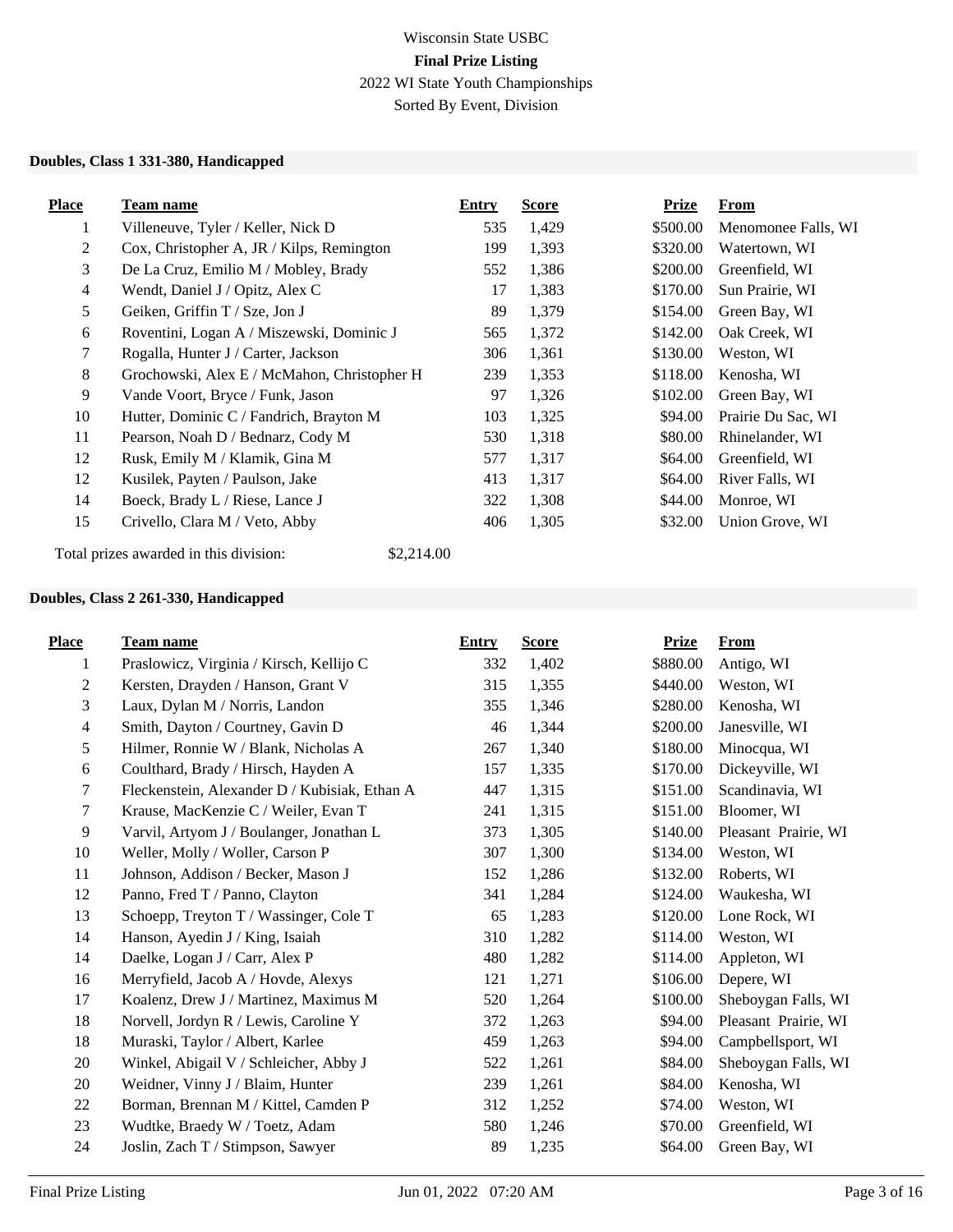2022 WI State Youth Championships

Sorted By Event, Division

| 24 | Dobratz, Tyler D / Janik, Braeden W               | 285 | 1,235 | \$64.00 | Waukesha, WI        |
|----|---------------------------------------------------|-----|-------|---------|---------------------|
| 26 | Maldonado, Zachary R / Hemschemeyer,<br>Cameron J | 520 | 1,234 | \$56.00 | Sheboygan Falls, WI |
| 27 | Arneson, Asher E / Olk, Dylan W                   | 144 | 1,228 | \$52.00 | Roberts, WI         |
| 28 | Andrews, William J / Fosdick, Abrahm J            | 5.  | 1,225 | \$44.00 | Madison, WI         |
| 28 | Murphy, Kyle / Peters, Matthew                    | 456 | 1,225 | \$44.00 | Campbellsport, WI   |
| 30 | Bertrandt, Carson / Grueneberg, Andrew M          | 298 | 1,223 | \$36.00 | Muskego, WI         |
| 31 | Kimball, Sawyer A / Petersen, Maxwell Z           | 116 | 1.219 | \$32.00 | Rio, WI             |
|    |                                                   |     |       |         |                     |

Total prizes awarded in this division: \$4,428.00

#### **Doubles, Class 3 201-260, Handicapped**

| <b>Place</b>             | <u>Team name</u>                         | <b>Entry</b> | <b>Score</b> | <b>Prize</b> | <b>From</b>          |
|--------------------------|------------------------------------------|--------------|--------------|--------------|----------------------|
| 1                        | Krull, Kaden / Krull, Cooper             | 98           | 1,182        | \$800.00     | Seymour, WI          |
| $\overline{2}$           | Klingen, Blake W / Cooper, Dominic J     | 531          | 1,180        | \$400.00     | Rhinelander, WI      |
| 3                        | Redieske, Anna / Griffin, Masen          | 417          | 1,121        | \$280.00     | Rockton, IL          |
| $\overline{\mathcal{A}}$ | Mitchell, Raelyn M / Bowell, Gracie A    | 77           | 1,115        | \$200.00     | Baldwin, WI          |
| 5                        | Maus, Samuel / Fermanich, Xavier         | 336          | 1,099        | \$180.00     | Antigo, WI           |
| 6                        | Burkhart, Caitlyn M / Fermanich, Natasha | 334          | 1,096        | \$160.00     | Antigo, WI           |
| 7                        | Holmes, Kaiden J / Jones, Hunter         | 43           | 1,086        | \$150.00     | Janesville, WI       |
| $8\,$                    | Dahl, Sawyer / Anderson, Royce           | 438          | 1,081        | \$140.00     | Frederic, WI         |
| 9                        | GERTH, ALLISSA / Longo, Chloe            | 513          | 1,067        | \$135.00     | Burlington, WI       |
| 10                       | Burrow, Chandler / Torrez, Aaron M       | 506          | 1,063        | \$130.00     | La Crosse, WI        |
| 11                       | Piantek, Nicole R / Tomashek, Josh S     | 176          | 1,051        | \$117.00     | Shawano, WI          |
| 12                       | Schuur, Bailey N / Guerra, Evan C        | 37           | 1,042        | \$106.00     | Janesville, WI       |
| 12                       | Kutz, Lance / Heisdorf, Carson           | 461          | 1,042        | \$106.00     | Campbellsport, WI    |
| 14                       | Gardner, Jayden / Ha, Tevin              | 85           | 1,035        | \$98.00      | Green Bay, WI        |
| 15                       | Jensen, Blake J / Parker, Maly           | 62           | 1,034        | \$88.00      | Lone Rock, WI        |
| 15                       | Champion, Riley J / Kloss, Ian M         | 299          | 1,034        | \$88.00      | Muskego, WI          |
| 17                       | Klement, Kayden / Lofink, Eli            | 558          | 1,031        | \$80.00      | Merrill, WI          |
| 18                       | Zeman, Sarah / Zeman, Daniel             | 459          | 1,028        | \$74.00      | Campbellsport, WI    |
| 19                       | Tejeda, Lukas M / Vance, Makai A         | 37           | 1,023        | \$68.00      | Janesville, WI       |
| 20                       | Evjen, Isabel / Kilday, Emily M          | 422          | 1,019        | \$62.00      | Rockton, IL          |
| 21                       | Harris, Cody R / Waller, Nicholas W      | 267          | 1,012        | \$56.00      | Minocqua, WI         |
| $22\,$                   | Bellingrath, Alexander E / Baller, Scott | 181          | 1,010        | \$46.00      | Shawano, WI          |
| $22\,$                   | Leach, Kya R / Hewkin, Emma C            | 550          | 1,010        | \$46.00      | Greenfield, WI       |
| 24                       | Jaimes, Daniella / DeRohan, Aryka M      | 372          | 1,008        | \$38.00      | Pleasant Prairie, WI |
| 25                       | Junemann, Ryan E / Kelnhofer, Kolby J    | 47           | 1,007        | \$32.00      | Wisconsin Rapids, WI |
|                          | Total prizes awarded in this division:   | \$3,680.00   |              |              |                      |

#### **Doubles, Class 4 200 & Under, Handicapped**

| <b>Place</b> | Team name                            | Entry | <b>Score</b> | Prize    | From                     |
|--------------|--------------------------------------|-------|--------------|----------|--------------------------|
|              | Redman, John P / Nelson, Timothy J   | 170.  | 1.010        | \$880.00 | Oshkosh, WI              |
|              | Putz, McKayla M / Schwartz, Tyller P | 329   | 959          |          | \$440.00 Fond du Lac, WI |
|              | Gagner, Charles / Saffert, Scott     | 485   | 958          | \$280.00 | Cameron, WI              |
| 4            | Wollenzien, Noah J / Mathisen, Rian  | 134   | 953          | \$200.00 | Waukesha, WI             |
|              | Shellhamer, Alex N / Warren, Evan J  | 570   | 941          | \$168.00 | Oak Creek, WI            |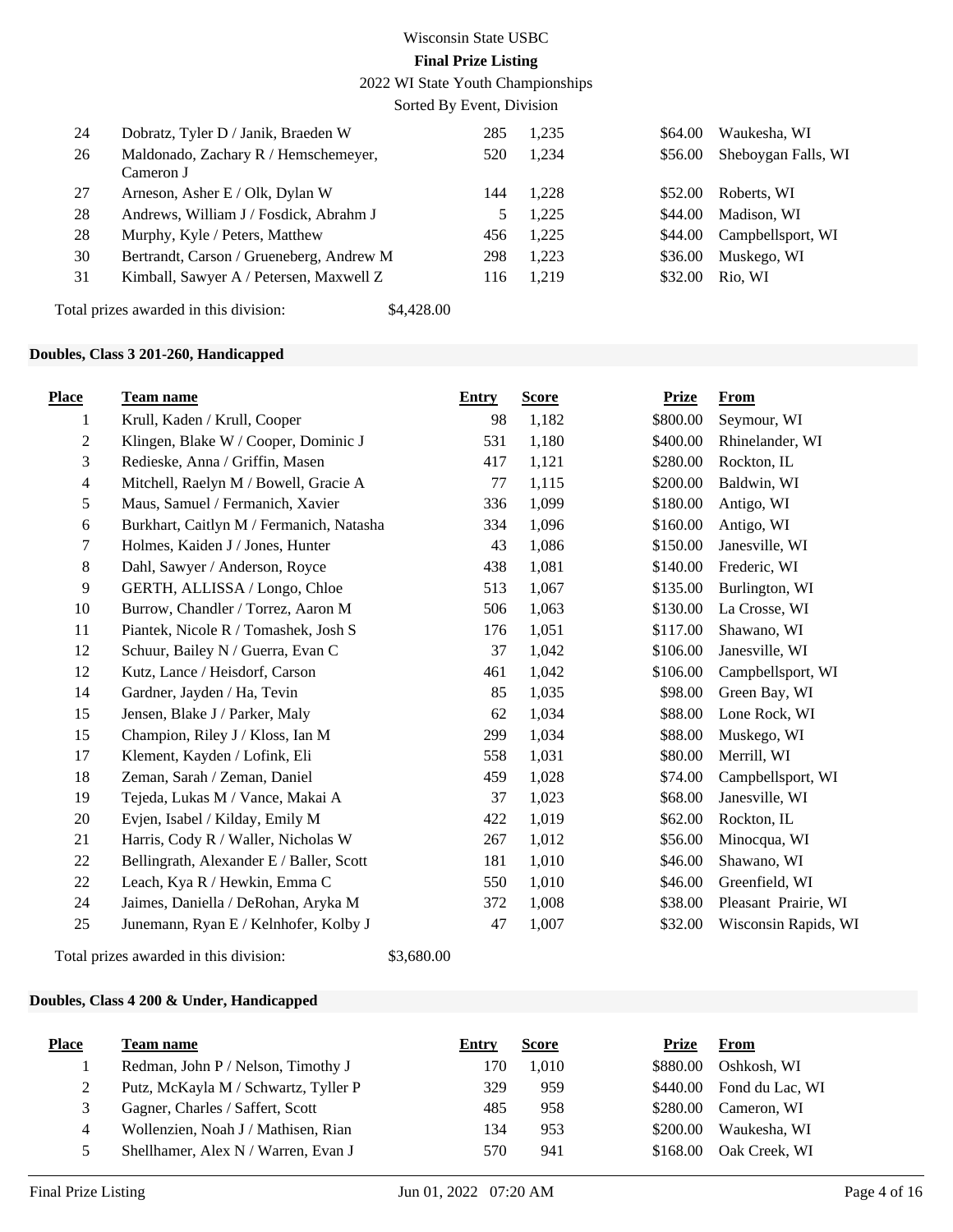2022 WI State Youth Championships

Sorted By Event, Division

| 6       | Fochs, Mason / Morgan, Carter            | 460 | 938 | \$158.00 | Campbellsport, WI    |
|---------|------------------------------------------|-----|-----|----------|----------------------|
| 7       | Hahn, Elliott J / Thomas, Donovyn E      | 43  | 922 | \$152.00 | Janesville, WI       |
| $\,8\,$ | VanderPal, Haylee / Vanderpal, Keylee    | 74  | 903 | \$148.00 | Clinton, WI          |
| 9       | Seifert, Hudson / Maly, Parker A         | 8   | 895 | \$142.00 | Madison, WI          |
| 10      | Case, Gabriella A / Wirkkula, Eva D      | 392 | 887 | \$138.00 | Milwaukee, WI        |
| 11      | Martin, Dakota J / Lapp, Logan L         | 351 | 885 | \$132.00 | Camp Douglas, WI     |
| 12      | Dudek, Riley L / Middleman, Alexis R     | 296 | 879 | \$128.00 | Muskego, WI          |
| 13      | Nelson, Chase J / Nelson, Brayden W      | 110 | 877 | \$122.00 | Prairie Du Sac, WI   |
| 14      | Mashock, Adam S / Goeden, Lance A        | 189 | 875 | \$118.00 | Ripon, WI            |
| 15      | Stollfuss, Blake A / VandeBrink, Caleb   | 191 | 874 | \$112.00 | Ripon, WI            |
| 16      | Schneider, Lexus R / Hipke, Rori T       | 339 | 873 | \$108.00 | Antigo, WI           |
| 17      | Scheehle, Caleb J / Hinz, Bentlee A      | 113 | 871 | \$102.00 | Rio, WI              |
| 18      | Franks, Blayer N / Nelson, Eli A         | 509 | 859 | \$96.00  | La Crosse, WI        |
| 19      | Sennholz, Kayla A / Hirsch, Masen C      | 378 | 857 | \$90.00  | Pleasant Prairie, WI |
| 20      | Kallio, Everett D / Waterhouse, Hunter D | 485 | 843 | \$86.00  | Cameron, WI          |
| 21      | Birschbach, Tanner J / Geidel, Spencer J | 327 | 837 | \$82.00  | Fond du Lac, WI      |
| 22      | Halliday, Mayson T / Giese, Mason E      | 368 | 835 | \$78.00  | Racine, WI           |
| 23      | Palmer, Devin J / Palmer, Jenna A        | 134 | 829 | \$68.00  | Waukesha, WI         |
| 23      | Fore, Natalie K / Habeck, Alyssa R       | 532 | 829 | \$68.00  | Rhinelander, WI      |
| 25      | Sexton, Kristina K / Broadway, Shiloh L  | 358 | 821 | \$58.00  | Racine, WI           |
| 25      | Soyk, Fletcher / Morgan, Parker          | 460 | 821 | \$58.00  | Campbellsport, WI    |
| 25      | Kersten, Kiya / Schroeder, Trevor L      | 335 | 821 | \$58.00  | Antigo, WI           |
| 28      | Busch, Bailey / Hirsch, Alexys J         | 162 | 820 | \$44.00  | Dickeyville, WI      |
| 28      | Tock, Lucas J / Guillette, Keenan J      | 517 | 820 | \$44.00  | Sheboygan Falls, WI  |
| 30      | Busick, Logan C / Van Eperen, Madelyn    | 475 | 819 | \$38.00  | Appleton, WI         |
| 31      | Hareng, Eva / Middleman, Riley           | 296 | 818 | \$32.00  | Muskego, WI          |
|         |                                          |     |     |          |                      |

Total prizes awarded in this division: \$4,428.00

## **Doubles, Class 5 Scratch 381 & UP, Scratch**

| <b>Place</b>                           | <b>Team name</b>                      |             | Entry | <b>Score</b> | <b>Prize</b> | <b>From</b>         |
|----------------------------------------|---------------------------------------|-------------|-------|--------------|--------------|---------------------|
|                                        | Streich, Jacob / Staude, Gabe D       |             | 53    | 1,450        | \$420.00     | Cambridge, WI       |
| 2                                      | Steger, Jack H / Praslowicz, Grant D  |             | 330   | 1,387        | \$210.00     | Antigo, WI          |
| 3                                      | Armstrong, Isaiah P / Zacher, Mason J |             | 578   | 1,359        | \$150.00     | Greenfield, WI      |
| $\overline{4}$                         | Long, Ayden L / VerVelde, Dakota L    |             | 515   | 1,340        | \$88.00      | Sheboygan Falls, WI |
| 5                                      | Egnoski, Riley A / Gauthier, Xavier J |             | 173   | 1,319        | \$32.00      | Oshkosh, WI         |
| Total prizes awarded in this division: |                                       | \$900.00    |       |              |              |                     |
|                                        | Total prizes awarded in this event:   | \$15,650.00 |       |              |              |                     |

#### **Singles, Boys 100 & Under, Handicapped**

| <b>Place</b> | Team name         | Entry | <b>Score</b> | Prize    | From          |
|--------------|-------------------|-------|--------------|----------|---------------|
|              | Kujawa, Cooper J  | 396   | 558          | \$440.00 | Milwaukee, WI |
|              | Bird, Parker      | 313   | 543          | \$230.00 | Weston, WI    |
| 3            | Hohman, Mathias J | 99    | 517          | \$130.00 | Seymour, WI   |
| 4            | Baller, Scott     | 181   | 512          | \$104.00 | Shawano, WI   |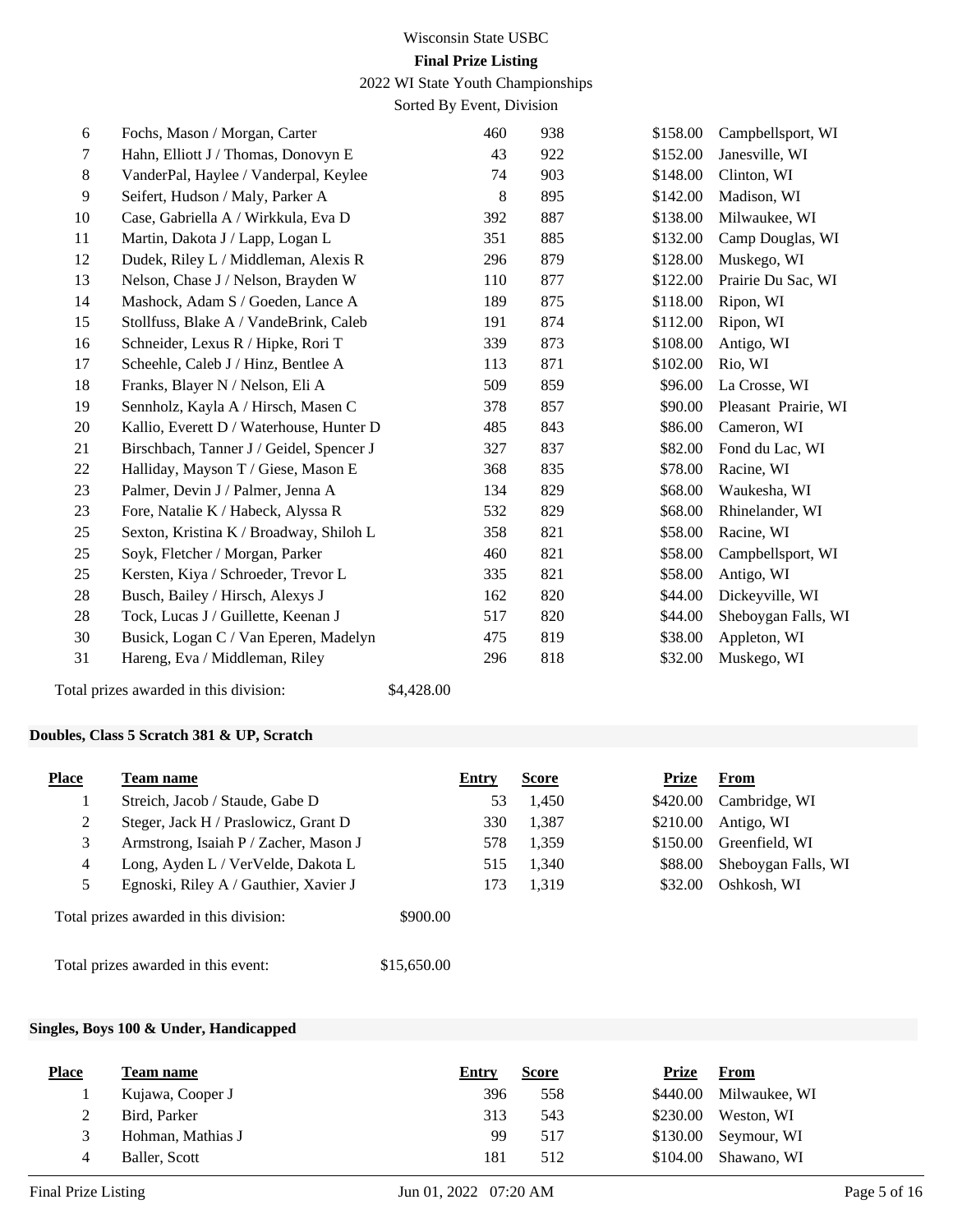2022 WI State Youth Championships

Sorted By Event, Division

| 5       | Soyk, Fletcher                         | 460        | 504       | \$90.00 | Campbellsport, WI   |
|---------|----------------------------------------|------------|-----------|---------|---------------------|
| 6       | Nelson, Timothy J                      | 170        | 497       | \$89.00 | Oshkosh, WI         |
| 7       | Smith, Lucas J                         | 431        | 496       | \$86.00 | Elkhart Lake, WI    |
| $\,8\,$ | Stock, Samuel                          | 106        | 490       | \$84.00 | Prairie Du Sac, WI  |
| 9       | Knight, Trenten                        | 419        | 487       | \$83.00 | Rockton, IL         |
| 10      | Ha, Decon X                            | 87         | 486       | \$80.00 | Green Bay, WI       |
| 11      | Bisco, Myles                           |            | 9<br>479  | \$75.00 | Madison, WI         |
| 12      | Jelenc, Connor J                       | 433        | 477       | \$72.00 | Elkhart Lake, WI    |
| 13      | Bazille, Ethan L                       |            | 80<br>475 | \$71.00 | Baldwin, WI         |
| 14      | Rawlings, Henry T                      | 149        | 472       | \$70.00 | Roberts, WI         |
| 15      | Glendenning, Griffin T                 | 113        | 469       | \$69.00 | Rio, WI             |
| 16      | Goeden, Lance A                        | 189        | 467       | \$65.00 | Ripon, WI           |
| 16      | Phillips, Destynee R                   | 346        | 467       | \$65.00 | Camp Douglas, WI    |
| 18      | Peters, Ian                            | 462        | 466       | \$62.00 | Campbellsport, WI   |
| 19      | Hahn, Elliott J                        | 43         | 465       | \$60.00 | Janesville, WI      |
| $20\,$  | Sutimek, Kaiden J                      |            | 40<br>462 | \$58.00 | Janesville, WI      |
| 21      | Crow, Johnny A                         | 227        | 459       | \$55.00 | Eagle River, WI     |
| $22\,$  | Kowalke, Parker A                      | 112        | 457       | \$53.00 | Prairie Du Sac, WI  |
| 23      | Timmerman, Tyson                       | 154        | 456       | \$50.00 | Dickeyville, WI     |
| 24      | Guillette, Keenan J                    | 517        | 453       | \$48.00 | Sheboygan Falls, WI |
| 25      | Coenen, Cameron D                      | 453        | 451       | \$46.00 | Manitowoc, WI       |
| 26      | Wallenfang, Harper E                   | 87         | 450       | \$42.50 | Green Bay, WI       |
| $26\,$  | Gagner, Charles                        | 485        | 450       | \$42.50 | Cameron, WI         |
| 28      | Stariha, Gerald D                      | 487        | 448       | \$39.00 | Cameron, WI         |
| 29      | Theis, Nick L                          | 268        | 447       | \$37.00 | Minocqua, WI        |
| 30      | Torrez, Aaron M                        | 506        | 446       | \$34.00 | La Crosse, WI       |
| 31      | Leix, Hayden A                         | 416        | 445       | \$32.00 | Rockton, IL         |
| 32      | Pfister, Jameson                       | 574        | 444       | \$28.50 | Sheboygan, WI       |
| 32      | Valerine, Carson R                     | 286        | 444       | \$28.50 | Waukesha, WI        |
| 34      | Schroeder, Cole                        | 163        | 442       | \$25.00 | Dickeyville, WI     |
| 35      | Gantenbein, Krue                       | 163        | 441       | \$22.00 | Dickeyville, WI     |
| 35      | Giese, Mason E                         | 368        | 441       | \$22.00 | Racine, WI          |
| 37      | Guerra, Evan C                         |            | 37<br>439 | \$16.00 | Janesville, WI      |
| 37      | Wondra, McCoy                          | 462        | 439       | \$16.00 | Campbellsport, WI   |
|         | Total prizes awarded in this division: | \$2,720.00 |           |         |                     |

## **Singles, Boys 101-130, Handicapped**

| <b>Place</b> | Team name         | <b>Entry</b> | <b>Score</b> | <b>Prize</b> | <b>From</b>         |
|--------------|-------------------|--------------|--------------|--------------|---------------------|
|              | Scott, Aiden W    | 116          | 660          | \$360.00     | Rio, WI             |
| 2            | Dahl, Sawyer      | 438          | 624          | \$180.00     | Frederic, WI        |
| 3            | Heisdorf, Carson  | 461          | 620          | \$120.00     | Campbellsport, WI   |
| 4            | Tarnowski, Sam P  | 563          | 618          | \$110.00     | Greenfield, WI      |
| 5            | Kutz, Lance       | 461          | 617          | \$98.00      | Campbellsport, WI   |
| 6            | Krutina, Dillan R | 540          | 604          | \$95.00      | Menomonee Falls, WI |
| 7            | Cooper, Dominic J | 531          | 600          | \$90.00      | Rhinelander, WI     |
| 8            | Warren, Evan J    | 570          | 593          | \$85.00      | Oak Creek, WI       |
| 9            | Serra, Daniel     | 552          | 588          | \$80.00      | Greenfield, WI      |
| 10           | Krull, Cooper     | 98           | 585          | \$68.00      | Seymour, WI         |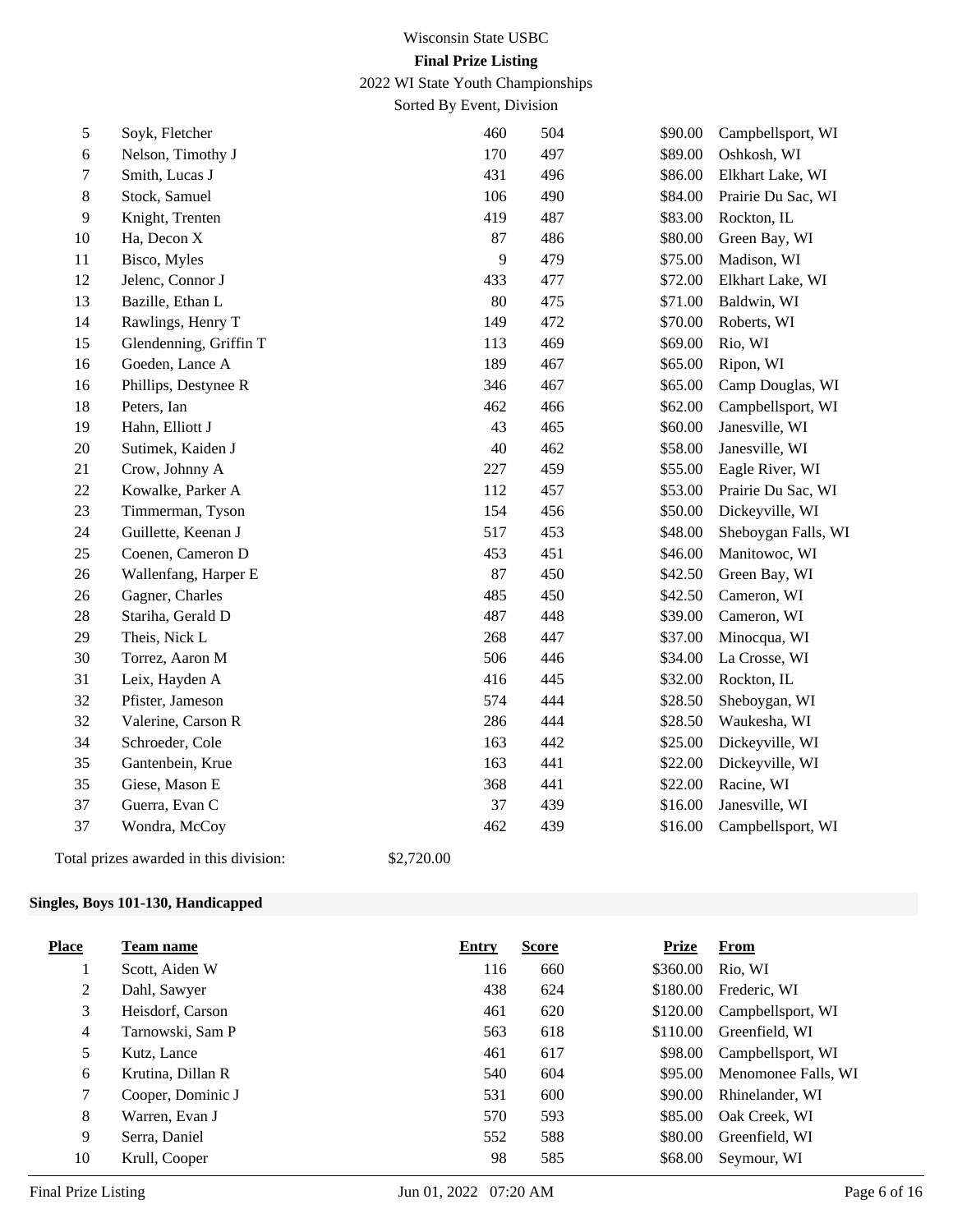2022 WI State Youth Championships

Sorted By Event, Division

| 11 | Stai, Ethan P           | 12  | 584 | \$64.00 | Sun Prairie, WI     |
|----|-------------------------|-----|-----|---------|---------------------|
| 12 | Hoff, Matthew           | 272 | 579 | \$62.00 | Eagle, WI           |
| 13 | Knowski, Nathan A       | 286 | 578 | \$60.00 | Waukesha, WI        |
| 14 | Jensen, Ethan M         | 529 | 574 | \$55.00 | Sheboygan Falls, WI |
| 14 | Gardner, Jayden         | 85  | 574 | \$55.00 | Green Bay, WI       |
| 16 | Dosch, Robert L         | 545 | 573 | \$51.00 | Platteville, WI     |
| 17 | Wincentsen, Colby       | 315 | 572 | \$47.50 | Weston, WI          |
| 17 | Hanson, Ayedin J        | 310 | 572 | \$47.50 | Weston, WI          |
| 19 | Zeman, Daniel           | 459 | 569 | \$43.00 | Campbellsport, WI   |
| 20 | Levers, Ben             | 107 | 566 | \$40.00 | Prairie Du Sac, WI  |
| 21 | Borgmann, Ryan G        | 170 | 564 | \$38.00 | Oshkosh, WI         |
| 22 | Schoepke, Ben C         | 168 | 562 | \$35.00 | Oshkosh, WI         |
| 23 | Waller, Nicholas W      | 267 | 560 | \$32.00 | Minocqua, WI        |
| 24 | Vander Zanden, Thomas J | 390 | 557 | \$30.00 | Hilbert, WI         |
| 25 | Maus, Samuel            | 336 | 552 | \$27.00 | Antigo, WI          |
| 26 | Hockmuth, Nicholas      | 416 | 551 | \$24.00 | Rockton, IL         |
| 27 | Stimpson, Sawyer        | 89  | 547 | \$21.00 | Green Bay, WI       |
| 28 | Ramaon, Dalton J        | 408 | 546 | \$19.00 | Union Grove, WI     |
| 29 | Fermanich, Brendon J    | 340 | 545 | \$16.00 | Antigo, WI          |
| 29 | Kittel, Camden P        | 312 | 545 | \$16.00 | Weston, WI          |
|    |                         |     |     |         |                     |

Total prizes awarded in this division: \$2,069.00

#### **Singles, Boys 131-160, Handicapped**

| <b>Place</b>   | <b>Team name</b>    | <b>Entry</b> | <b>Score</b> | <b>Prize</b> | <b>From</b>         |
|----------------|---------------------|--------------|--------------|--------------|---------------------|
| 1              | Mikkelson, Landen T | 340          | 716          | \$500.00     | Antigo, WI          |
| $\overline{c}$ | Blank, Nicholas A   | 267          | 699          | \$250.00     | Minocqua, WI        |
| 3              | Reckin, Noah B      | 222          | 669          | \$120.00     | Menomonie, WI       |
| $\overline{4}$ | Krause, Draven M    | 467          | 667          | \$93.00      | Appleton, WI        |
| 5              | Hasz, Kowen R       | 503          | 666          | \$85.00      | La Crosse, WI       |
| 6              | Sutton, Ben         | 294          | 664          | \$82.00      | Muskego, WI         |
| 7              | Miller, Deven A     | 572          | 662          | \$80.00      | Sheboygan, WI       |
| 8              | Larson, Trevor      | 71           | 661          | \$77.00      | Clinton, WI         |
| 9              | Duranceau, Jeremy J | 205          | 658          | \$75.00      | Baraboo, WI         |
| 10             | Bates, Travis D     | 217          | 657          | \$73.00      | Genoa City, WI      |
| 11             | Bartz, Carter G     | 551          | 653          | \$70.00      | Greenfield, WI      |
| 12             | Perrigo, Daymian    | 348          | 651          | \$68.00      | Camp Douglas, WI    |
| 13             | Bertrandt, Carson   | 298          | 649          | \$66.00      | Muskego, WI         |
| 14             | STAKE, MITCHELL     | 247          | 641          | \$62.00      | Wautoma, WI         |
| 14             | Miller, Deighton R  | 572          | 641          | \$62.00      | Sheboygan, WI       |
| 16             | Montez, Braden L    | 125          | 640          | \$57.00      | Waukesha, WI        |
| 16             | Roll, Alex          | 139          | 640          | \$57.00      | Wisconsin Dells, WI |
| 18             | Scalf, Brayden S    | 512          | 639          | \$54.00      | Burlington, WI      |
| 19             | RAMCZYK, EVAN C     | 248          | 637          | \$50.00      | Wautoma, WI         |
| 19             | Kersten, Drayden    | 315          | 637          | \$50.00      | Weston, WI          |
| 21             | Cook, Riley J       | 415          | 636          | \$47.00      | Waupaca, WI         |
| 22             | Lamaide, Xavier     | 266          | 635          | \$43.00      | Minocqua, WI        |
| 22             | Kuehn, Connor D     | 553          | 635          | \$43.00      | Oshkosh, WI         |
| 24             | Kummerow, Carter    | 252          | 634          | \$40.00      | Janesville, WI      |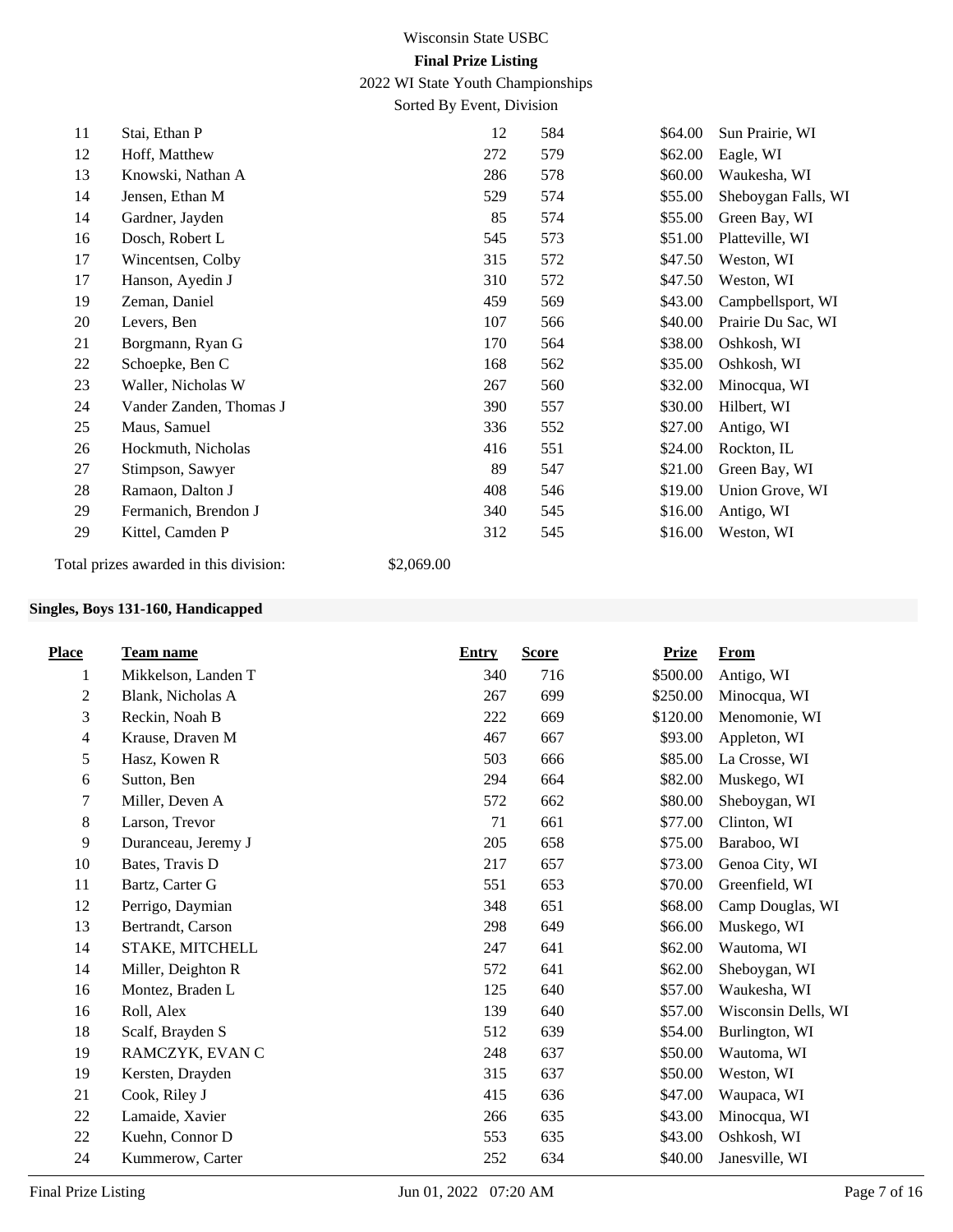2022 WI State Youth Championships

Sorted By Event, Division

| 25 | Tomashek, Josh S     | 176 | 632 | \$37.00 | Shawano, WI     |
|----|----------------------|-----|-----|---------|-----------------|
| 26 | Ayres, Caleb A       | 23  | 631 | \$35.00 | Sun Prairie, WI |
| 27 | Harding, Bradley J   | 420 | 630 | \$33.00 | Rockton, IL     |
| 28 | Panno, Clayton       | 341 | 628 | \$30.00 | Waukesha, WI    |
| 29 | Williamson, Nathan J | 466 | 627 | \$28.00 | Appleton, WI    |
| 30 | Kuhls, Cade M        | 545 | 624 | \$25.00 | Platteville, WI |
| 31 | Merryfield, Jacob A  | 121 | 620 | \$23.00 | Depere, WI      |
| 32 | Dado, Nolen          | 412 | 618 | \$21.00 | River Falls, WI |
| 33 | Janik, Braeden W     | 285 | 617 | \$16.00 | Waukesha, WI    |
| 33 | Kenney, Carson J     | 299 | 617 | \$16.00 | Muskego, WI     |
|    |                      |     |     |         |                 |

Total prizes awarded in this division: \$2,468.00

#### **Singles, Boys 161-190, Handicapped**

| <b>Place</b>     | Team name               | <b>Entry</b> | <b>Score</b> | <b>Prize</b> | <b>From</b>          |
|------------------|-------------------------|--------------|--------------|--------------|----------------------|
| 1                | Martinez, Maximus M     | 520          | 768          | \$420.00     | Sheboygan Falls, WI  |
| $\sqrt{2}$       | Janisch, Jeremy D       | 116          | 762          | \$205.00     | Rio, WI              |
| $\boldsymbol{2}$ | Meise, Cameron J        | 205          | 762          | \$205.00     | Baraboo, WI          |
| $\overline{4}$   | Olszewski, Richard      | 298          | 756          | \$103.00     | Muskego, WI          |
| 5                | Rivord, Garet           | 426          | 749          | \$97.00      | Superior, WI         |
| 6                | Rowe, Mitch H           | 321          | 748          | \$85.00      | Monroe, WI           |
| $\tau$           | Varvil, Artyom J        | 373          | 743          | \$76.00      | Pleasant Prairie, WI |
| $8\,$            | Martin, Lucas P         | 505          | 739          | \$71.00      | La Crosse, WI        |
| 9                | Thorgersen, Thor B      | 127          | 731          | \$66.50      | Waukesha, WI         |
| $\overline{9}$   | Mietzel, Owen J         | 28           | 731          | \$66.50      | Sun Prairie, WI      |
| 11               | Micheau, Kristofer J    | 26           | 730          | \$62.00      | Sun Prairie, WI      |
| 12               | Schlueter, Dawson D     | 59           | 729          | \$59.00      | belleville, WI       |
| 13               | Hein, Nick T            | 482          | 728          | \$57.00      | Neenah, WI           |
| 14               | Bastle, Luke B          | 331          | 727          | \$54.00      | Antigo, WI           |
| 15               | Duffey, Noah A          | 123          | 726          | \$52.00      | Depere, WI           |
| 16               | Priepke, Cullen         | 456          | 723          | \$50.00      | Campbellsport, WI    |
| 17               | Woller, Carson P        | 307          | 721          | \$48.00      | Weston, WI           |
| 18               | McClurg, Caleb J        | 430          | 718          | \$45.00      | Elkhart Lake, WI     |
| 19               | Atkinson, Noah G        | 525          | 713          | \$43.00      | Sheboygan Falls, WI  |
| 20               | Kostelac, Logan T       | 22           | 712          | \$41.00      | Sun Prairie, WI      |
| 21               | Haling, Talon J         | 266          | 707          | \$39.00      | Minocqua, WI         |
| 22               | Mandeville, Justin C    | 3            | 705          | \$36.00      | Madison, WI          |
| 23               | Gehr, Karson A          | 529          | 703          | \$34.00      | Sheboygan Falls, WI  |
| 24               | Weidner, Vinny J        | 239          | 702          | \$31.00      | Kenosha, WI          |
| 24               | Hanson, Noah W          | 152          | 702          | \$31.00      | Roberts, WI          |
| 26               | Paprocki, Lucas S       | 551          | 699          | \$27.00      | Greenfield, WI       |
| 27               | Kuchenreuther, Joseph D | 395          | 697          | \$25.00      | Milwaukee, WI        |
| 28               | Belair, Calvin E        | 270          | 692          | \$23.00      | Eagle, WI            |
| 29               | Kubisiak, Ethan A       | 447          | 691          | \$19.50      | Scandinavia, WI      |
| 29               | Straveler, Bryson       | 124          | 691          | \$19.50      | Depere, WI           |
| 31               | Ward, Brayden J         | 421          | 690          | \$16.00      | Rockton, IL          |
| 31               | Janus, Zander J         | 91           | 690          | \$16.00      | Green Bay, WI        |

Total prizes awarded in this division: \$2,223.00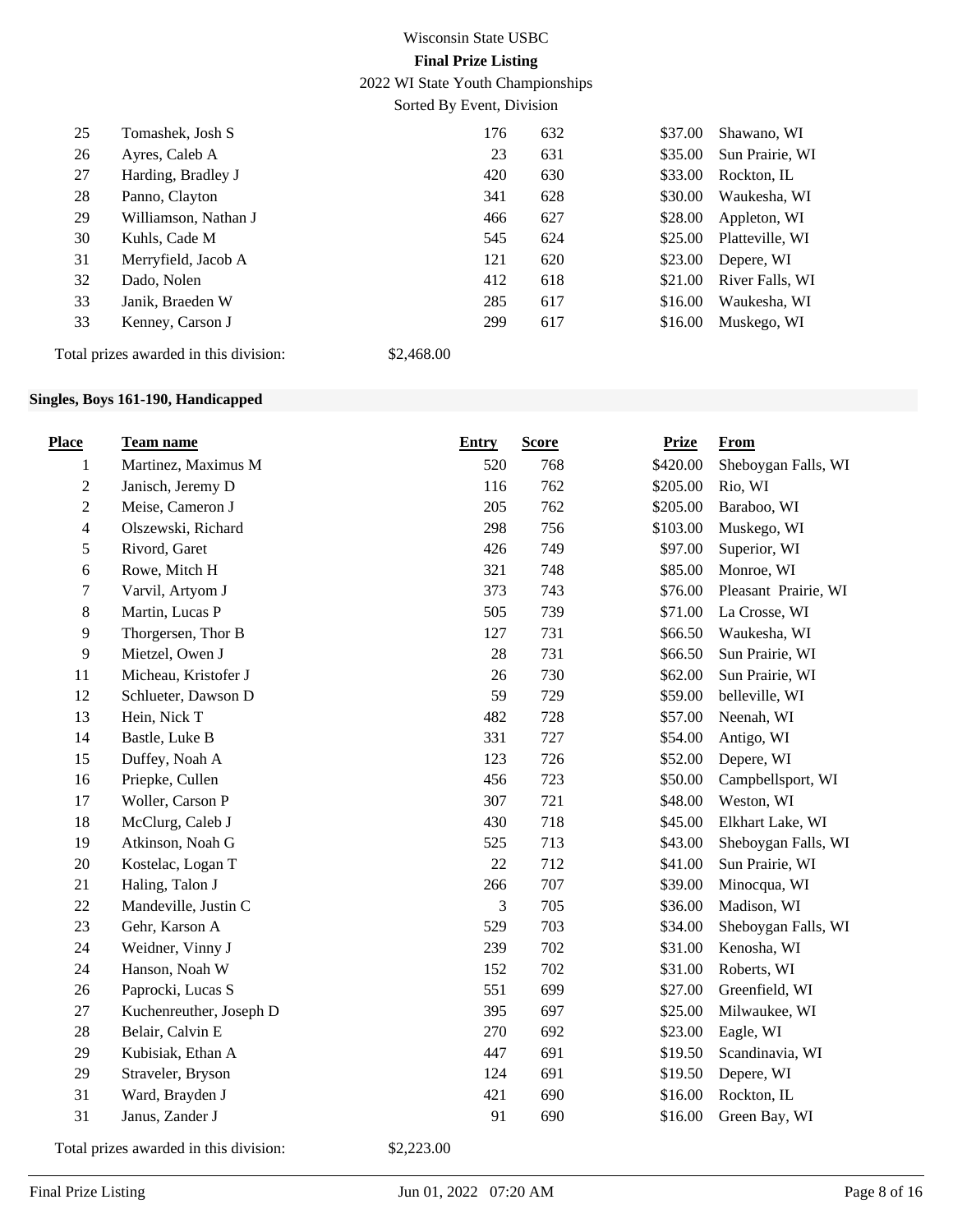## Wisconsin State USBC **Final Prize Listing** 2022 WI State Youth Championships Sorted By Event, Division

#### **Singles, Boys Scratch 191 & Up, Scratch**

| <b>Place</b>   | Team name            | Entry | <b>Score</b> | Prize    | <b>From</b>         |
|----------------|----------------------|-------|--------------|----------|---------------------|
| 1              | Wescott, Carter D    | 82    | 764          | \$180.00 | Green Bay, WI       |
| 2              | Armstrong, Isaiah P  | 578   | 752          | \$130.00 | Greenfield, WI      |
| 3              | Coppinger, Caleb K   | 126   | 737          | \$106.00 | Waukesha, WI        |
| $\overline{4}$ | Hackbarth, Jacob E   | 469   | 725          | \$95.00  | Appleton, WI        |
| 5              | Mai, Ryan J          | 364   | 715          | \$90.00  | Racine, WI          |
| 6              | Richter, Crosby H    | 573   | 691          | \$81.00  | Sheboygan, WI       |
| $\tau$         | Streich, Jacob       | 53    | 686          | \$70.00  | Cambridge, WI       |
| 8              | Bednarz, Cody M      | 530   | 682          | \$64.00  | Rhinelander, WI     |
| 9              | Est, Jensen          | 17    | 681          | \$57.00  | Sun Prairie, WI     |
| 10             | Schoolcraft, Tyler J | 355   | 679          | \$36.50  | Kenosha, WI         |
| 10             | Tesch, Ryan J        | 469   | 679          | \$36.50  | Appleton, WI        |
| 10             | Haumschild, Ralphie  | 196   | 679          | \$36.50  | Watertown, WI       |
| 10             | Brown, Jake A        | 166   | 679          | \$36.50  | Oshkosh, WI         |
| 14             | Stubler, Rory J      | 528   | 678          | \$16.00  | Sheboygan Falls, WI |

Total prizes awarded in this division: \$1,035.00

#### **Singles, Girls 100 & Under, Handicapped**

| <b>Place</b>   | Team name               | Entry | <b>Score</b> | <b>Prize</b> | <b>From</b>     |
|----------------|-------------------------|-------|--------------|--------------|-----------------|
| 1              | Packingham, Christine E | 352   | 509          | \$420.00     | Waupaca, WI     |
| $\sqrt{2}$     | Lucht, Kara L           | 339   | 502          | \$210.00     | Antigo, WI      |
| $\overline{3}$ | Palmer, Jenna A         | 134   | 496          | \$140.00     | Waukesha, WI    |
| $\overline{4}$ | Kersten, Kiya           | 335   | 493          | \$90.00      | Antigo, WI      |
| $\overline{4}$ | Ramon, Gracie J         | 410   | 493          | \$90.00      | Union Grove, WI |
| 6              | GERTH, ALLISSA          | 513   | 492          | \$70.00      | Burlington, WI  |
| 7              | Brick, Jenna            | 214   | 490          | \$62.00      | Genoa City, WI  |
| $8\,$          | Knight-Schey, Emily M   | 7     | 475          | \$58.00      | Madison, WI     |
| 9              | Hilmer, Marissa M       | 269   | 473          | \$56.00      | Minocqua, WI    |
| 10             | Putz, McKayla M         | 329   | 470          | \$52.00      | Fond du Lac, WI |
| 10             | Gibson-Hess, Emily A    | 114   | 470          | \$52.00      | Rio, WI         |
| 12             | Lamm, Briar             | 150   | 468          | \$48.00      | Roberts, WI     |
| 13             | Burkhart, Caitlyn M     | 334   | 466          | \$46.00      | Antigo, WI      |
| 14             | Redieske, Anna          | 417   | 460          | \$43.00      | Rockton, IL     |
| 15             | Meeds, JadaLynn R       | 492   | 459          | \$41.00      | Cameron, WI     |
| 16             | Amundson, Kinley J      | 488   | 458          | \$38.00      | Cameron, WI     |
| 17             | Trainor, Ceder          | 49    | 450          | \$34.50      | Cambridge, WI   |
| 17             | Duran, Kiera J          | 274   | 450          | \$34.50      | Eagle, WI       |
| 19             | Fore, Natalie K         | 532   | 448          | \$29.50      | Rhinelander, WI |
| 19             | Parchem, Maggie         | 209   | 448          | \$29.50      | Baraboo, WI     |
| 21             | Bird, Lila              | 313   | 447          | \$26.00      | Weston, WI      |
| $22\,$         | Geerdes, Zoey R         | 490   | 445          | \$23.00      | Cameron, WI     |
| 23             | Roxbury, Alyssa         | 242   | 444          | \$21.00      | Wautoma, WI     |
| 24             | Herum, Maranda          | 77    | 439          | \$18.00      | Baldwin, WI     |
| 25             | Moen, Gracilyn          | 27    | 438          | \$16.00      | Sun Prairie, WI |
| 25             | Mork, Lanie K           | 443   | 438          | \$16.00      | Scandinavia, WI |
|                |                         |       |              |              |                 |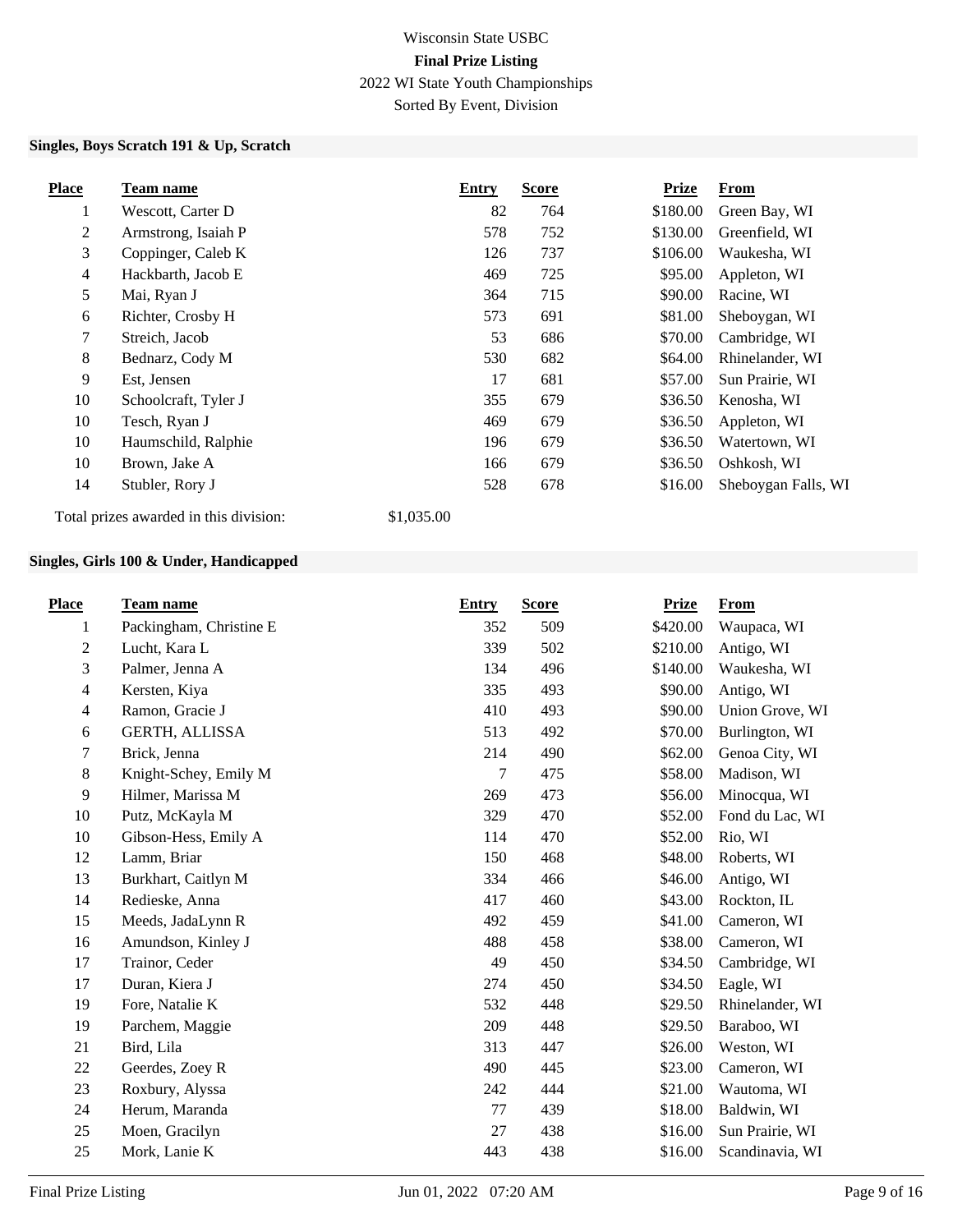2022 WI State Youth Championships

Sorted By Event, Division

| 25 | Wosmek, Emma B  | 425 | 438 | \$16.00 Superior, WI   |
|----|-----------------|-----|-----|------------------------|
| 25 | Rockney, Morgan | 50  | 438 | \$16.00 Cambridge, WI  |
| 25 | Welda. Lillie M | 38  | 438 | \$16.00 Janesville, WI |
|    |                 |     |     |                        |

Total prizes awarded in this division: \$1,812.00

#### **Singles, Girls 101-130, Handicapped**

| <b>Place</b>   | <b>Team name</b>       | <b>Entry</b> | <b>Score</b> | <b>Prize</b> | <b>From</b>         |
|----------------|------------------------|--------------|--------------|--------------|---------------------|
| 1              | Vodicka, Autumn E      | 277          | 634          | \$420.00     | Hartland, WI        |
| 2              | Lison, Alaina C        | 478          | 600          | \$210.00     | Appleton, WI        |
| 3              | Regep, Sydnie M        | 358          | 596          | \$130.00     | Racine, WI          |
| $\overline{4}$ | Kottke, Bella          | 555          | 587          | \$100.00     | Merrill, WI         |
| 5              | Kittel, Madilyn R      | 309          | 582          | \$80.00      | Weston, WI          |
| 6              | Smith, Sadie L         | 31           | 578          | \$65.00      | Madison, WI         |
| $\overline{7}$ | Peters, Alix E         | 141          | 575          | \$46.00      | Wisconsin Dells, WI |
| 8              | Muraski, Taylor        | 459          | 568          | \$39.00      | Campbellsport, WI   |
| 9              | De La Cruz, Gabriela L | 550          | 561          | \$37.00      | Greenfield, WI      |
| 10             | Andersen, Chloe        | 371          | 556          | \$34.00      | Racine, WI          |
| 11             | Kruesel, Payten M      | 200          | 555          | \$32.00      | Watertown, WI       |
| 12             | Fritz, Quinn D         | 541          | 554          | \$30.00      | Menomonee Falls, WI |
| 13             | Broadway, Shiloh L     | 358          | 549          | \$27.00      | Racine, WI          |
| 13             | Lawrence, Hailey       | 297          | 549          | \$27.00      | Muskego, WI         |
| 15             | Anderson, Kylie        | 562          | 546          | \$23.00      | Cashton, WI         |
| 15             | Schroepfer, Mia J      | 334          | 546          | \$23.00      | Antigo, WI          |
| 17             | Bowell, Gracie A       | 77           | 543          | \$20.00      | Baldwin, WI         |
| 18             | Reiter, Skyler A       | 547          | 542          | \$18.00      | Platteville, WI     |
| 19             | Zirbel, Isabel A       | 211          | 537          | \$16.00      | Ogdensburg, WI      |
| 19             | Rodgers, Lucy C        | 468          | 537          | \$16.00      | Appleton, WI        |

Total prizes awarded in this division: \$1,393.00

#### **Singles, Girls 131-160, Handicapped**

| <b>Place</b> | Team name             | Entry | <b>Score</b> | <b>Prize</b> | From                |
|--------------|-----------------------|-------|--------------|--------------|---------------------|
| $\perp$      | Beck, Emma M          | 332   | 645          | \$255.00     | Antigo, WI          |
| 1            | Praslowicz, Virginia  | 332   | 645          | \$255.00     | Antigo, WI          |
| 3            | Schleicher, Abby J    | 522   | 640          | \$120.00     | Sheboygan Falls, WI |
| 4            | Kubichek, Camren J    | 123   | 631          | \$100.00     | Depere, WI          |
| 5            | Schiekiera, Madelyn K | 128   | 630          | \$65.00      | Waukesha, WI        |
| 6            | Clark, Laurel         | 107   | 619          | \$36.50      | Prairie Du Sac, WI  |
| 6            | Atkinson, Naomi G     | 526   | 619          | \$36.50      | Sheboygan Falls, WI |
| 8            | Tank, Danielle H      | 211   | 617          | \$29.00      | Ogdensburg, WI      |
| 9            | Maus, Julianna L      | 333   | 615          | \$27.00      | Antigo, WI          |
| 10           | Mullranin, Emilee R   | 423   | 614          | \$25.00      | Rockton, IL         |
| 11           | Mullranin, Katelin L  | 423   | 612          | \$23.00      | Rockton, IL         |
| 12           | Hietpas, Morgan R     | 389   | 602          | \$20.00      | Hilbert, WI         |
| 13           | Becker, Makayla       | 539   | 595          | \$18.00      | Menomonee Falls, WI |
| 14           | Lease, Ashley         | 311   | 593          | \$16.00      | Weston, WI          |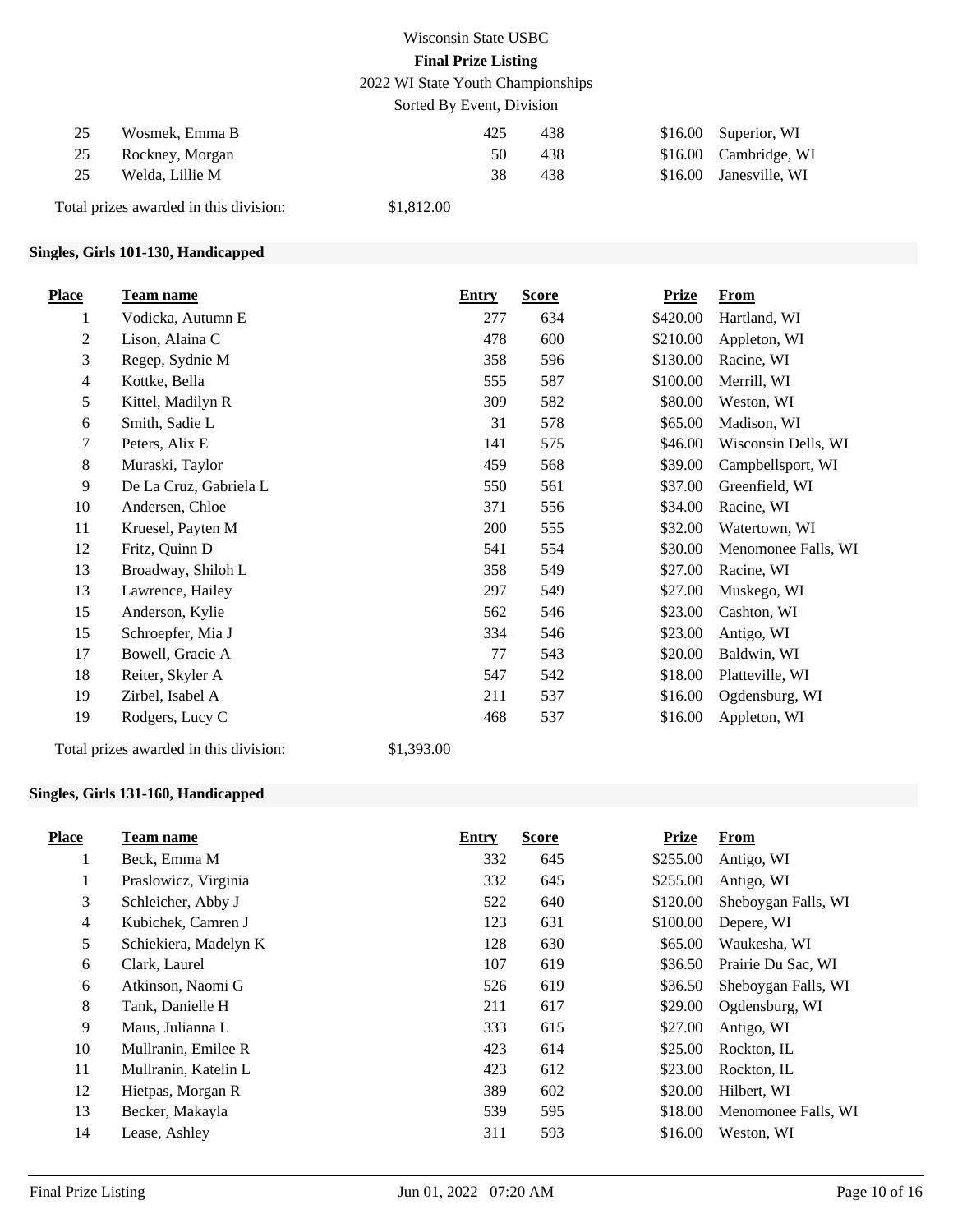2022 WI State Youth Championships

Sorted By Event, Division

Total prizes awarded in this division: \$1,026.00

#### **Singles, Girls 161-190, Handicapped**

| <b>Place</b> | <b>Team name</b>                       | Entry    | <b>Score</b> | <b>Prize</b> | <b>From</b>         |
|--------------|----------------------------------------|----------|--------------|--------------|---------------------|
| 1            | Albert, Karlee                         | 459      | 771          | \$250.00     | Campbellsport, WI   |
| 2            | Kalsto, RaeAnne M                      | 231      | 715          | \$140.00     | Kenosha. WI         |
| 3            | Zoromski, Emily R                      | 538      | 700          | \$90.00      | Menomonee Falls, WI |
| 4            | Groeschel, Kaila L                     | 465      | 699          | \$70.00      | Appleton, WI        |
| 5            | Jaeger, Emily                          | 81       | 698          | \$50.00      | Green Bay, WI       |
| 6            | Schmidt, Cecelia E                     | 100      | 684          | \$42.00      | Seymour, WI         |
| $\tau$       | Rusk, Emily M                          | 577      | 676          | \$34.00      | Greenfield, WI      |
| 8            | Winter, Kate E                         | 463      | 662          | \$26.00      | Appleton, WI        |
| 9            | Schlais, Andrea G                      | 425      | 659          | \$18.50      | Superior, WI        |
| 9            | Ksobiech, Madeline                     | 284      | 659          | \$18.50      | Waukesha, WI        |
|              | Total prizes awarded in this division: | \$739.00 |              |              |                     |

#### **Singles, Girls Scratch 191 & Up, Scratch**

| <b>Place</b> | Team name                              |             | Entry | <b>Score</b> | <b>Prize</b> | From        |
|--------------|----------------------------------------|-------------|-------|--------------|--------------|-------------|
|              | Plautz, Paige                          |             | 560   | 673          | \$109.00     | Merrill, WI |
|              | Total prizes awarded in this division: | \$109.00    |       |              |              |             |
|              | Total prizes awarded in this event:    | \$15,594.00 |       |              |              |             |

#### **All Events, Boys 100 & Under, Handicapped**

| <b>Place</b>   | Team name          | <b>Entry</b> | <b>Score</b> | <b>Prize</b> | From               |
|----------------|--------------------|--------------|--------------|--------------|--------------------|
| 1              | Hampton, Bradlee C | 551          | 1,623        | \$250.00     | Greenfield, WI     |
| $\overline{c}$ | Helgeson, David A  | 340          | 1,578        | \$125.00     | Antigo, WI         |
| 3              | Jelenc, Connor J   | 433          | 1,455        | \$109.00     | Elkhart Lake, WI   |
| $\overline{4}$ | Hahn, Elliott J    | 43           | 1,438        | \$97.00      | Janesville, WI     |
| 5              | Kujawa, Cooper J   | 396          | 1,429        | \$88.00      | Milwaukee, WI      |
| 6              | Bird, Parker       | 313          | 1,409        | \$81.00      | Weston, WI         |
| 7              | Guerra, Evan C     | 37           | 1,407        | \$75.00      | Janesville, WI     |
| 8              | Soyk, Fletcher     | 460          | 1,392        | \$68.50      | Campbellsport, WI  |
| 8              | Knight, Trenten    | 419          | 1,392        | \$68.50      | Rockton, IL        |
| 10             | Schroeder, Cole    | 163          | 1,381        | \$62.00      | Dickeyville, WI    |
| 11             | Sutimek, Kaiden J  | 40           | 1,368        | \$60.00      | Janesville, WI     |
| 12             | Coenen, Cameron D  | 453          | 1,362        | \$57.00      | Manitowoc, WI      |
| 13             | Theis, Nick L      | 268          | 1,351        | \$54.00      | Minocqua, WI       |
| 14             | Gagner, Charles    | 485          | 1,344        | \$52.00      | Cameron, WI        |
| 15             | Redman, John P     | 170          | 1,340        | \$49.00      | Oshkosh, WI        |
| 16             | Goeden, Lance A    | 189          | 1,338        | \$45.50      | Ripon, WI          |
| 16             | Smith, Lucas J     | 431          | 1,338        | \$45.50      | Elkhart Lake, WI   |
| 18             | Nelson, Chase J    | 110          | 1,333        | \$42.00      | Prairie Du Sac, WI |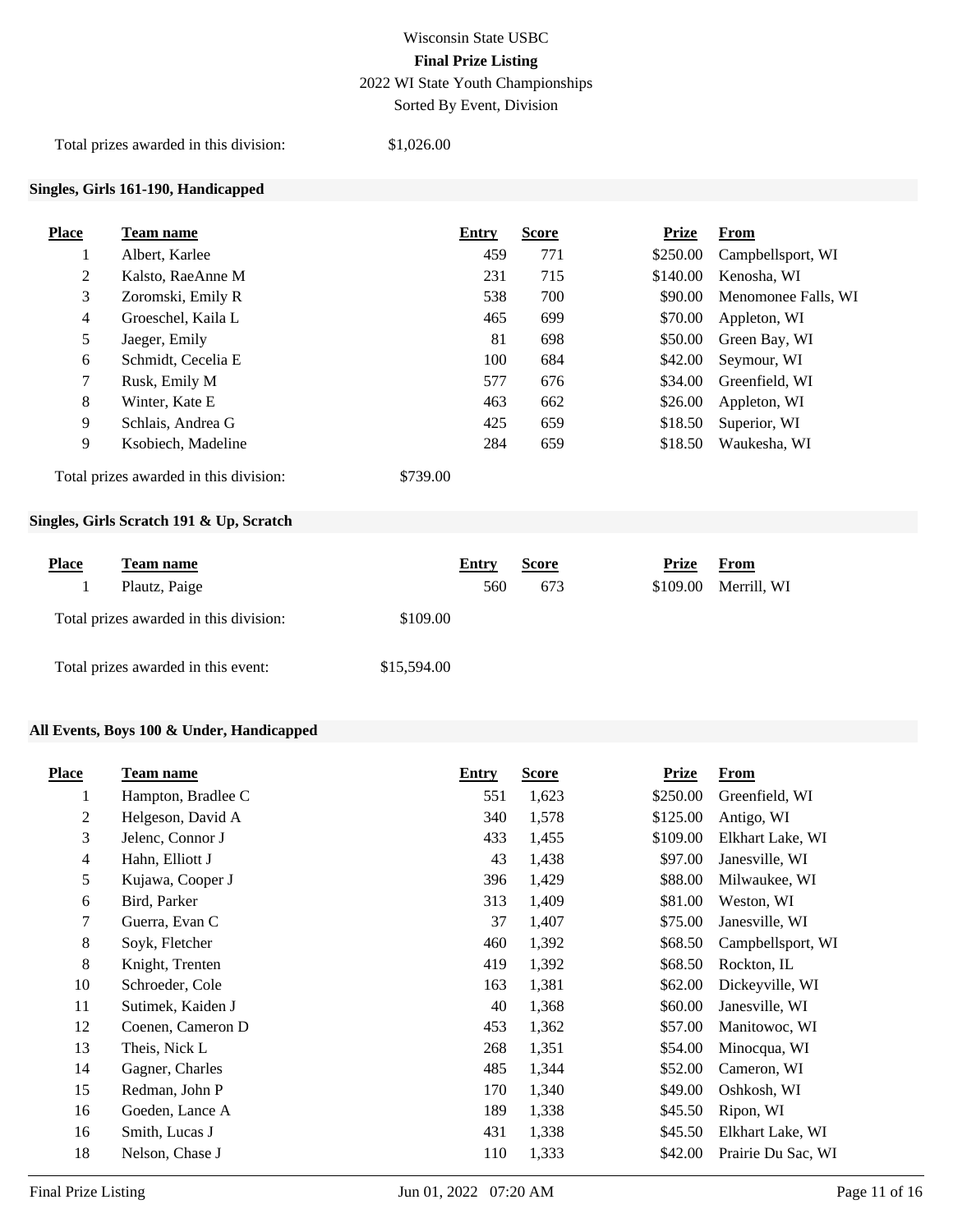2022 WI State Youth Championships

Sorted By Event, Division

| 19 | Hohman, Mathias J    | 99  | 1,331 | \$40.00 | Seymour, WI          |
|----|----------------------|-----|-------|---------|----------------------|
| 20 | Timmerman, Tyson     | 154 | 1,319 | \$38.00 | Dickeyville, WI      |
| 21 | Valerine, Carson R   | 286 | 1,318 | \$34.00 | Waukesha, WI         |
| 21 | Krueger, Emerey B    | 305 | 1,318 | \$34.00 | Berlin, WI           |
| 23 | Torrez, Aaron M      | 506 | 1,313 | \$31.00 | La Crosse, WI        |
| 24 | Anderson, Davis K    | 446 | 1,312 | \$29.00 | Scandinavia, WI      |
| 25 | Giese, Mason E       | 368 | 1,307 | \$27.00 | Racine, WI           |
| 26 | Hirsch, Masen C      | 378 | 1,292 | \$25.00 | Pleasant Prairie, WI |
| 27 | Holmes, Kaiden J     | 43  | 1,290 | \$20.00 | Janesville, WI       |
| 27 | Baller, Scott        | 181 | 1,290 | \$20.00 | Shawano, WI          |
| 27 | Wollenzien, Noah J   | 134 | 1,290 | \$20.00 | Waukesha, WI         |
| 30 | Pfister, Jameson     | 574 | 1,288 | \$15.00 | Sheboygan, WI        |
| 30 | Klemp, Grant K       | 445 | 1,288 | \$15.00 | Scandinavia, WI      |
| 32 | Peters, Ian          | 462 | 1,286 | \$12.00 | Campbellsport, WI    |
| 33 | Guillette, Keenan J  | 517 | 1,281 | \$9.00  | Sheboygan Falls, WI  |
| 34 | Wallenfang, Harper E | 87  | 1,279 | \$7.00  | Green Bay, WI        |
| 35 | Saffert, Scott       | 485 | 1,278 | \$5.00  | Cameron, WI          |
|    |                      |     |       |         |                      |

Total prizes awarded in this division: \$1,810.00

#### **All Events, Boys 101-130, Handicapped**

| <b>Place</b> | Team name             | <b>Entry</b> | <b>Score</b> | <b>Prize</b> | <b>From</b>         |
|--------------|-----------------------|--------------|--------------|--------------|---------------------|
| 1            | Hanson, Ayedin J      | 310          | 1,813        | \$300.00     | Weston, WI          |
| $\mathbf{2}$ | Jensen, Ethan M       | 529          | 1,809        | \$150.00     | Sheboygan Falls, WI |
| 3            | Cooper, Dominic J     | 531          | 1,805        | \$101.00     | Rhinelander, WI     |
| 4            | Scott, Aiden W        | 116          | 1,798        | \$79.00      | Rio, WI             |
| 5            | Krull, Cooper         | 98           | 1,768        | \$68.00      | Seymour, WI         |
| 6            | Laux, Dylan M         | 355          | 1,753        | \$62.00      | Kenosha, WI         |
| 7            | Warren, Evan J        | 570          | 1,715        | \$58.00      | Oak Creek, WI       |
| 8            | Dahl, Sawyer          | 438          | 1,680        | \$55.00      | Frederic, WI        |
| 9            | Heisdorf, Carson      | 461          | 1,677        | \$52.00      | Campbellsport, WI   |
| 10           | Kutz, Lance           | 461          | 1,676        | \$49.00      | Campbellsport, WI   |
| 11           | Marohl, Vincent       | 311          | 1,656        | \$47.00      | Weston, WI          |
| 12           | Markunas, Noah E      | 235          | 1,653        | \$44.00      | Kenosha, WI         |
| 13           | Potter, Zachary       | 421          | 1,632        | \$42.00      | Rockton, IL         |
| 14           | Gardner, Jayden       | 85           | 1,623        | \$39.00      | Green Bay, WI       |
| 15           | Kimball, Sawyer A     | 116          | 1,616        | \$37.00      | Rio, WI             |
| 16           | Stai, Ethan P         | 12           | 1,612        | \$35.00      | Sun Prairie, WI     |
| 17           | Fermanich, Xavier     | 336          | 1,596        | \$32.00      | Antigo, WI          |
| 18           | Zeman, Daniel         | 459          | 1,594        | \$30.00      | Campbellsport, WI   |
| 19           | Kehoe, Benjamin       | 70           | 1,585        | \$27.00      | Clinton, WI         |
| 20           | Eichmeier, Sawyer N   | 389          | 1,583        | \$25.00      | Hilbert, WI         |
| 21           | Maus, Samuel          | 336          | 1,580        | \$22.00      | Antigo, WI          |
| $22\,$       | Wassinger, Cole T     | 65           | 1,570        | \$20.00      | Lone Rock, WI       |
| 23           | Krull, Kaden          | 98           | 1,565        | \$17.00      | Seymour, WI         |
| 24           | Serra, Daniel         | 552          | 1,564        | \$15.00      | Greenfield, WI      |
| 25           | DesJarlais, Dominic   | 340          | 1,563        | \$12.00      | Antigo, WI          |
| 26           | Stimpson, Sawyer      | 89           | 1,560        | \$10.00      | Green Bay, WI       |
| 27           | Maniscalco, Dominic V | 217          | 1,553        | \$6.00       | Genoa City, WI      |
|              |                       |              |              |              |                     |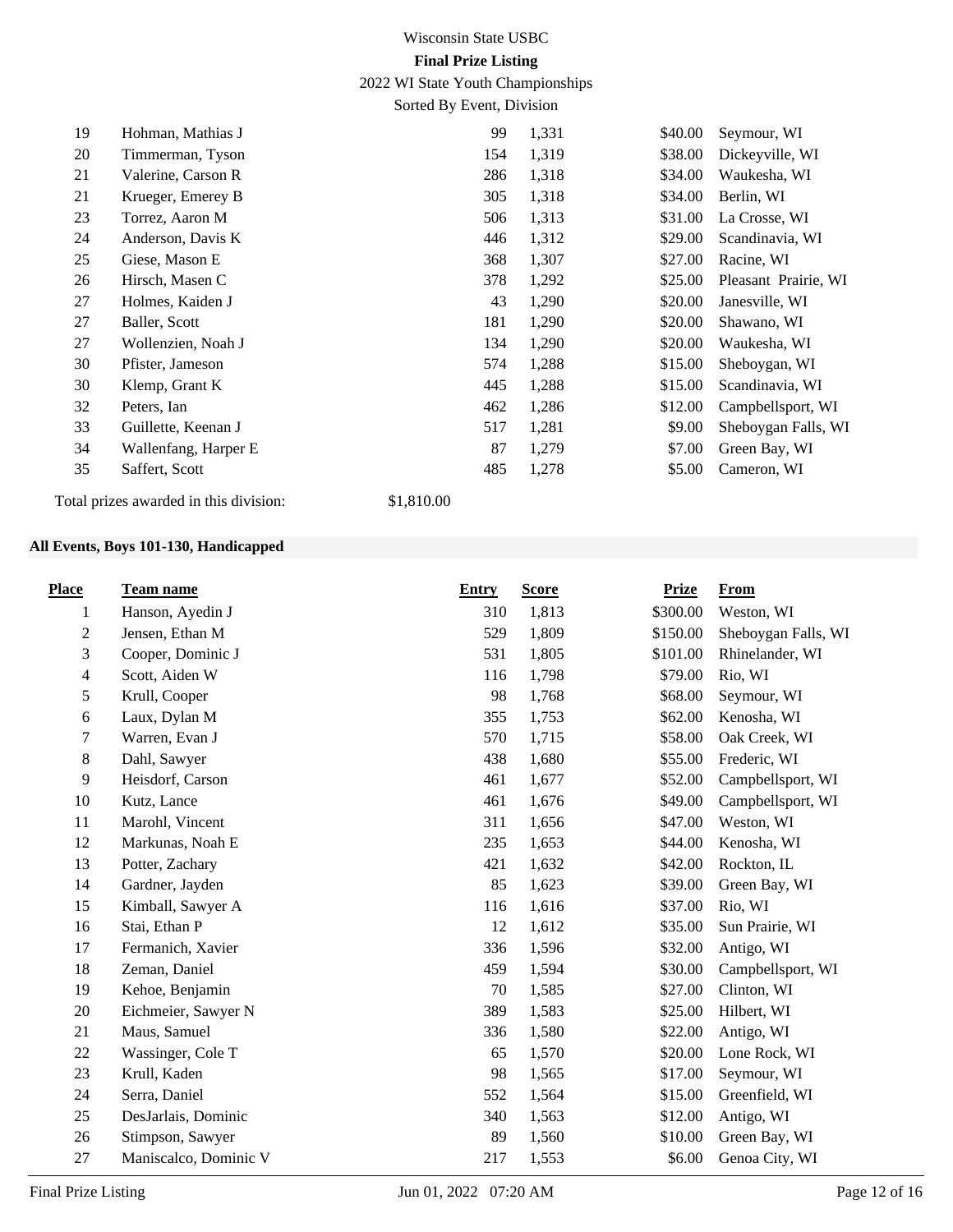2022 WI State Youth Championships

Sorted By Event, Division

| Wincentsen, Colby                      |            | 315 1.553 | \$6.00 Weston, WI |
|----------------------------------------|------------|-----------|-------------------|
| Total prizes awarded in this division: | \$1,440.00 |           |                   |

#### **All Events, Boys 131-160, Handicapped**

| <b>Place</b>     | <b>Team name</b>        | <b>Entry</b> | <b>Score</b> | <b>Prize</b> | <b>From</b>          |
|------------------|-------------------------|--------------|--------------|--------------|----------------------|
| $\mathbf{1}$     | Sze, Jon J              | 89           | 2,044        | \$400.00     | Green Bay, WI        |
| $\boldsymbol{2}$ | Merryfield, Jacob A     | 121          | 2,020        | \$200.00     | Depere, WI           |
| $\mathfrak 3$    | Kersten, Drayden        | 315          | 1,963        | \$110.00     | Weston, WI           |
| $\overline{4}$   | Bates, Travis D         | 217          | 1,954        | \$76.00      | Genoa City, WI       |
| 5                | Joslin, Zach T          | 89           | 1,929        | \$59.50      | Green Bay, WI        |
| 5                | Mikkelson, Landen T     | 340          | 1,929        | \$59.50      | Antigo, WI           |
| $\boldsymbol{7}$ | Blank, Nicholas A       | 267          | 1,919        | \$53.00      | Minocqua, WI         |
| $8\,$            | STAKE, MITCHELL         | 247          | 1,904        | \$50.00      | Wautoma, WI          |
| $\mathbf{9}$     | Hemschemeyer, Cameron J | 520          | 1,902        | \$48.00      | Sheboygan Falls, WI  |
| $10\,$           | Weiler, Evan T          | 241          | 1,901        | \$46.00      | Bloomer, WI          |
| 11               | Buchowski, Donevin J    | 245          | 1,876        | \$44.00      | Wautoma, WI          |
| 12               | Blaim, Hunter           | 239          | 1,868        | \$43.00      | Kenosha, WI          |
| 13               | Duranceau, Jeremy J     | 205          | 1,862        | \$41.00      | Baraboo, WI          |
| 14               | Bertrandt, Carson       | 298          | 1,859        | \$39.00      | Muskego, WI          |
| 15               | Boulanger, Jonathan L   | 373          | 1,858        | \$37.00      | Pleasant Prairie, WI |
| 16               | Tomashek, Josh S        | 176          | 1,839        | \$35.00      | Shawano, WI          |
| 17               | Barthel, Rollin A       | 393          | 1,832        | \$34.00      | Milwaukee, WI        |
| 18               | Sader, Dylan J          | 505          | 1,826        | \$32.00      | La Crosse, WI        |
| 19               | Panno, Clayton          | 341          | 1,815        | \$30.00      | Waukesha, WI         |
| 20               | Furlong, Tanner J       | 36           | 1,807        | \$28.00      | Janesville, WI       |
| 21               | Hisel, Lucas J          | 197          | 1,804        | \$26.00      | Watertown, WI        |
| 22               | Bartz, Carter G         | 551          | 1,801        | \$25.00      | Greenfield, WI       |
| 23               | Robbins, Devon J        | 192          | 1,792        | \$23.00      | Ripon, WI            |
| 24               | Karcz, Jayden           | 317          | 1,781        | \$21.00      | Weston, WI           |
| 25               | Coulthard, Brady        | 157          | 1,777        | \$17.67      | Dickeyville, WI      |
| 25               | Valerine, Nolan J       | 285          | 1,777        | \$17.67      | Waukesha, WI         |
| 25               | Marsh, Ben              | 101          | 1,777        | \$17.66      | Seymour, WI          |
| $28\,$           | Miller, Deighton R      | 572          | 1,776        | \$14.00      | Sheboygan, WI        |
| 29               | Brown, Grayson          | 311          | 1,773        | \$12.00      | Weston, WI           |
| 30               | Grochowski, Alex E      | 239          | 1,769        | \$10.00      | Kenosha, WI          |
| 31               | Gessert, Braedyn A      | 265          | 1,768        | \$9.00       | Edgar, WI            |
| 32               | Borman, Brennan M       | 312          | 1,767        | \$7.00       | Weston, WI           |
| 33               | Reckin, Noah B          | 222          | 1,766        | \$5.00       | Menomonie, WI        |

Total prizes awarded in this division: \$1,670.00

#### **All Events, Boys 161-190, Handicapped**

| <b>Place</b>  | Team name            | Entry | <b>Score</b> | Prize | <b>From</b>                   |
|---------------|----------------------|-------|--------------|-------|-------------------------------|
|               | Martinez, Maximus M  | 520   | 2,250        |       | \$400.00 Sheboygan Falls, WI  |
|               | Varvil, Artyom J     | 373   | 2.133        |       | \$200.00 Pleasant Prairie, WI |
| $\mathcal{R}$ | Atkinson, Noah G     | 525   | 2.097        |       | \$106.00 Sheboygan Falls, WI  |
|               | Stehofsky, Anthony R | 478   | 2.075        |       | \$72.00 Appleton, WI          |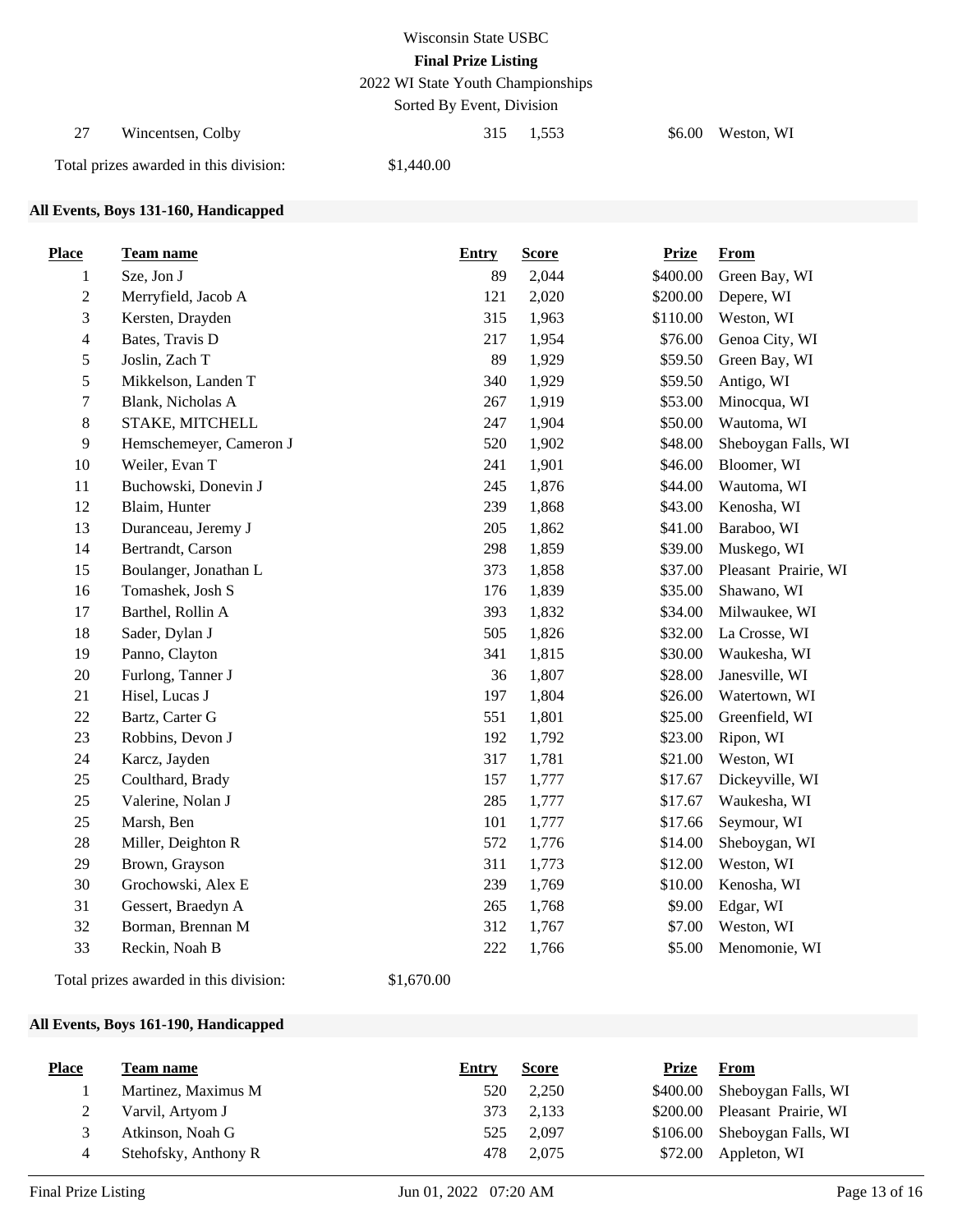2022 WI State Youth Championships

Sorted By Event, Division

| 5     | Janus, Zander J         | 91  | 2,070 | \$58.00 | Green Bay, WI       |
|-------|-------------------------|-----|-------|---------|---------------------|
| 6     | Woller, Carson P        | 307 | 2,069 | \$54.00 | Weston, WI          |
| 7     | Kubisiak, Ethan A       | 447 | 2,047 | \$50.00 | Scandinavia, WI     |
| $8\,$ | Gabrielsen, Conner      | 566 | 2,046 | \$47.00 | Oak Creek, WI       |
| 9     | Vodicka, Anthony M      | 276 | 2,036 | \$45.00 | Hartland, WI        |
| 10    | McClurg, Caleb J        | 430 | 2,035 | \$43.00 | Elkhart Lake, WI    |
| 11    | Rowe, Mitch H           | 321 | 2,025 | \$41.00 | Monroe, WI          |
| 12    | Keller, Nick D          | 535 | 2,022 | \$39.00 | Menomonee Falls, WI |
| 13    | Carr, Alex P            | 480 | 2,016 | \$37.00 | Appleton, WI        |
| 14    | Martin, Lucas P         | 505 | 2,014 | \$35.00 | La Crosse, WI       |
| 15    | Kuchenreuther, Joseph D | 395 | 2,007 | \$33.00 | Milwaukee, WI       |
| 16    | Spanbauer, Hayden W     | 553 | 2,006 | \$31.00 | Oshkosh, WI         |
| 16    | Sutter, Alex R          | 321 | 2,006 | \$31.00 | Monroe, WI          |
| 18    | Olszewski, Richard      | 298 | 2,004 | \$28.00 | Muskego, WI         |
| 19    | Mietzel, Owen J         | 28  | 2,000 | \$26.00 | Sun Prairie, WI     |
| 20    | Rivord, Garet           | 426 | 1,996 | \$24.00 | Superior, WI        |
| 21    | Vande Voort, Bryce      | 97  | 1,995 | \$21.00 | Green Bay, WI       |
| 21    | Thorgersen, Thor B      | 127 | 1,995 | \$21.00 | Waukesha, WI        |
| 23    | Adams, Tre M            | 63  | 1,993 | \$18.00 | Lone Rock, WI       |
| 24    | Pockat, Talan           | 266 | 1,991 | \$16.00 | Minocqua, WI        |
| 25    | Toetz, Adam             | 580 | 1,987 | \$14.00 | Greenfield, WI      |
| 26    | Weidner, Vinny J        | 239 | 1,984 | \$13.00 | Kenosha, WI         |
| 27    | Hanson, Noah W          | 152 | 1,983 | \$11.00 | Roberts, WI         |
| 28    | Glosemeyer, Andrew      | 284 | 1,981 | \$8.00  | Waukesha, WI        |
| 28    | DeBroux, Damon M        | 471 | 1,981 | \$8.00  | Appleton, WI        |
| 30    | Villeneuve, Tyler       | 535 | 1,977 | \$5.00  | Menomonee Falls, WI |

Total prizes awarded in this division: \$1,535.00

#### **All Events, Boys Scratch 191 & Up, Scratch**

| <b>Place</b>   | Team name                                          | <b>Entry</b> | <b>Score</b> | Prize    | From            |
|----------------|----------------------------------------------------|--------------|--------------|----------|-----------------|
| 1              | Armstrong, Isaiah P                                | 578          | 2,162        | \$200.00 | Greenfield, WI  |
| 2              | Coppinger, Caleb K                                 | 126          | 2,066        | \$125.00 | Waukesha, WI    |
| 3              | Steger, Jack H                                     | 330          | 2,043        | \$65.00  | Antigo, WI      |
| $\overline{4}$ | Leonard, Joseph                                    | 510          | 2,033        | \$55.00  | Burlington, WI  |
| 5              | Wescott, Carter D                                  | 82           | 2,029        | \$50.00  | Green Bay, WI   |
| 6              | Jones-weigelt, Ethan D                             | 44           | 2,023        | \$45.00  | Janesville, WI  |
| 7              | Barlow, Layton R                                   | 229          | 2,006        | \$40.00  | Kenosha, WI     |
| 8              | Plate, Caden W                                     | 564          | 1,994        | \$35.00  | Oak Creek, WI   |
| 9              | Praslowicz, Grant D                                | 330          | 1,993        | \$30.00  | Antigo, WI      |
| 10             | Schoolcraft, Tyler J                               | 355          | 1,977        | \$22.50  | Kenosha, WI     |
| 10             | Mcpherson, Emmanuel                                | 82           | 1,977        | \$22.50  | Green Bay, WI   |
| 12             | Litzen, Kody J                                     | 530          | 1,966        | \$15.00  | Rhinelander, WI |
| 13             | Gauthier, Xavier J                                 | 173          | 1,964        | \$10.00  | Oshkosh, WI     |
| 14             | Staude, Gabe D                                     | 53           | 1,959        | \$5.00   | Cambridge, WI   |
|                | \$720.00<br>Total prizes awarded in this division: |              |              |          |                 |

#### **All Events, Girls 100 & Under, Handicapped**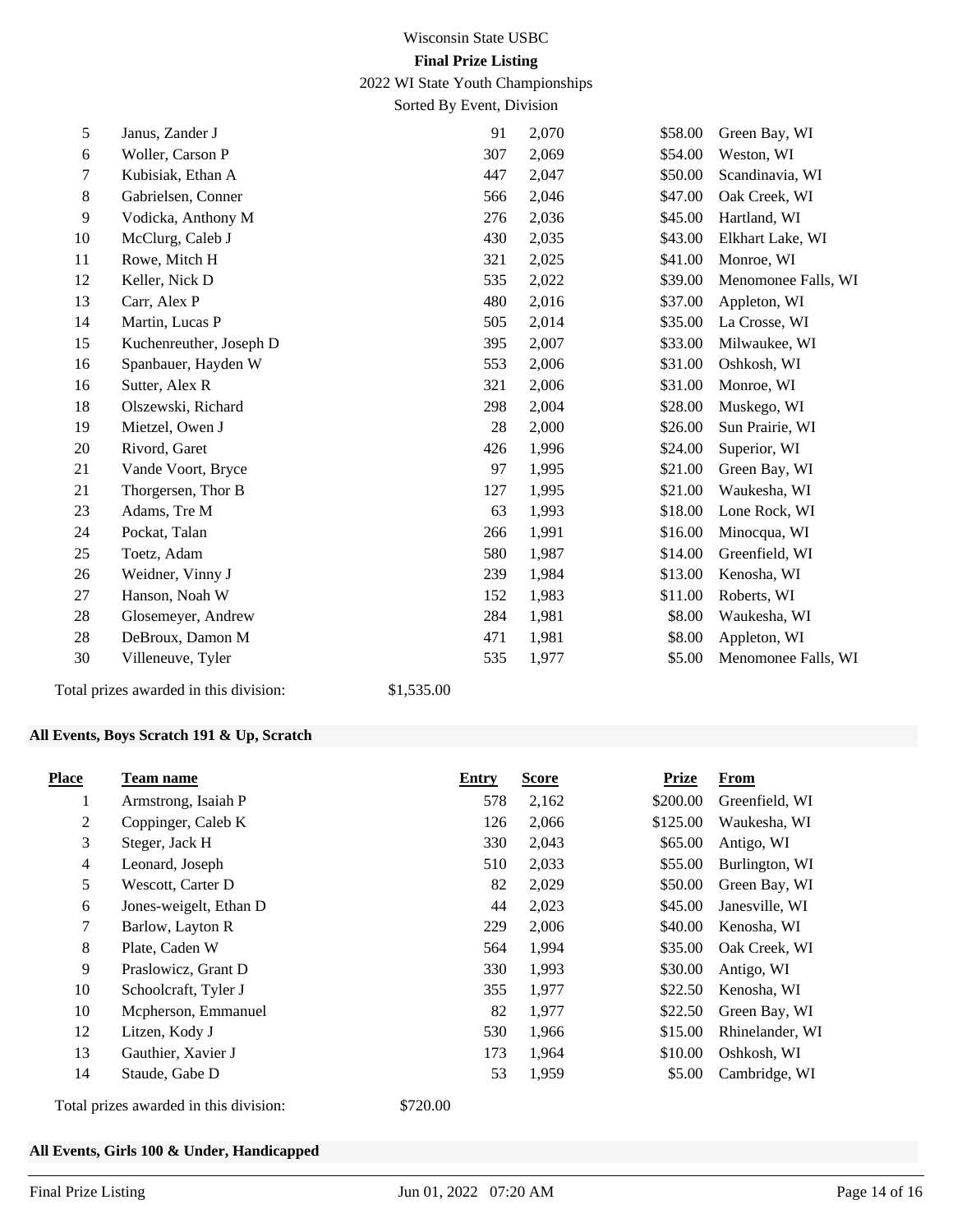2022 WI State Youth Championships

Sorted By Event, Division

| <b>Place</b>   | <b>Team name</b>        | <b>Entry</b> | <b>Score</b> | <b>Prize</b> | <b>From</b>     |
|----------------|-------------------------|--------------|--------------|--------------|-----------------|
| 1              | Brick, Jenna            | 214          | 1,416        | \$200.00     | Genoa City, WI  |
| 2              | Redieske, Anna          | 417          | 1,411        | \$104.00     | Rockton, IL     |
| $\overline{c}$ | Packingham, Christine E | 352          | 1,411        | \$104.00     | Waupaca, WI     |
| $\overline{4}$ | Putz, McKayla M         | 329          | 1,404        | \$74.00      | Fond du Lac, WI |
| 5              | Lucht, Kara L           | 339          | 1,380        | \$70.00      | Antigo, WI      |
| 6              | Kersten, Kiya           | 335          | 1,344        | \$66.00      | Antigo, WI      |
| 7              | Palmer, Jenna A         | 134          | 1,343        | \$63.00      | Waukesha, WI    |
| 8              | Burkhart, Caitlyn M     | 334          | 1,326        | \$59.00      | Antigo, WI      |
| 9              | Hirsch, Alexys J        | 162          | 1,322        | \$56.00      | Dickeyville, WI |
| 10             | Adsit, Addison L        | 274          | 1,316        | \$53.00      | Eagle, WI       |
| 11             | Rockney, Morgan         | 50           | 1,307        | \$49.00      | Cambridge, WI   |
| 12             | Ramon, Gracie J         | 410          | 1,291        | \$46.00      | Union Grove, WI |
| 13             | <b>GERTH, ALLISSA</b>   | 513          | 1,289        | \$42.00      | Burlington, WI  |
| 14             | Cady, Nevaeh K          | 443          | 1,282        | \$39.00      | Scandinavia, WI |
| 15             | Gibson-Hess, Emily A    | 114          | 1,281        | \$36.00      | Rio, WI         |
| 16             | Jensen, Abby            | 316          | 1,280        | \$32.00      | Weston, WI      |
| 17             | Trainor, Ceder          | 49           | 1,277        | \$29.00      | Cambridge, WI   |
| 18             | Meeds, JadaLynn R       | 492          | 1,260        | \$25.00      | Cameron, WI     |
| 19             | Franks, Blayer N        | 509          | 1,259        | \$22.00      | La Crosse, WI   |
| 20             | Geerdes, Zoey R         | 490          | 1,258        | \$17.00      | Cameron, WI     |
| 20             | Case, Gabriella A       | 392          | 1,258        | \$17.00      | Milwaukee, WI   |
| 22             | Bird, Lila              | 313          | 1,257        | \$12.00      | Weston, WI      |
| 23             | Fore, Natalie K         | 532          | 1,251        | \$8.00       | Rhinelander, WI |
| 24             | Zachau, Brynlee E       | 240          | 1,247        | \$5.00       | Bloomer, WI     |
|                |                         |              |              |              |                 |

Total prizes awarded in this division: \$1,228.00

#### **All Events, Girls 101-130, Handicapped**

| <b>Place</b>   | Team name              | <b>Entry</b> | <b>Score</b> | <b>Prize</b> | <b>From</b>       |
|----------------|------------------------|--------------|--------------|--------------|-------------------|
| $\bf{l}$       | Vodicka, Autumn E      | 277          | 1,723        | \$175.00     | Hartland, WI      |
| $\overline{2}$ | Anderson, Kylie        | 562          | 1,659        | \$90.00      | Cashton, WI       |
| 3              | Lison, Alaina C        | 478          | 1,646        | \$83.00      | Appleton, WI      |
| $\overline{4}$ | Kottke, Bella          | 555          | 1,624        | \$77.00      | Merrill, WI       |
| 5              | Kittel, Madilyn R      | 309          | 1,615        | \$72.00      | Weston, WI        |
| 6              | De La Cruz, Gabriela L | 550          | 1,609        | \$66.00      | Greenfield, WI    |
| 7              | Will, Allyson G        | 579          | 1,600        | \$61.00      | Greenfield, WI    |
| $\,8\,$        | Broadway, Shiloh L     | 358          | 1,596        | \$56.00      | Racine, WI        |
| 9              | Reiter, Skyler A       | 547          | 1,594        | \$51.00      | Platteville, WI   |
| 10             | Bowell, Gracie A       | 77           | 1,593        | \$47.00      | Baldwin, WI       |
| 11             | Muraski, Taylor        | 459          | 1,568        | \$41.00      | Campbellsport, WI |
| 12             | Kruesel, Payten M      | 200          | 1,557        | \$37.00      | Watertown, WI     |
| 13             | Hall, Isabella R       | 277          | 1,551        | \$32.00      | Hartland, WI      |
| 14             | Regep, Sydnie M        | 358          | 1,543        | \$28.00      | Racine, WI        |
| 15             | Thoennes, Brennah F    | 370          | 1,539        | \$23.00      | Racine, WI        |
| 16             | Zirbel, Isabel A       | 211          | 1,538        | \$19.00      | Ogdensburg, WI    |
| 17             | Dellenbach, Johanna L  | 531          | 1,525        | \$14.00      | Rhinelander, WI   |
| 18             | Dehlinger, Audry J     | 468          | 1,514        | \$10.00      | Appleton, WI      |